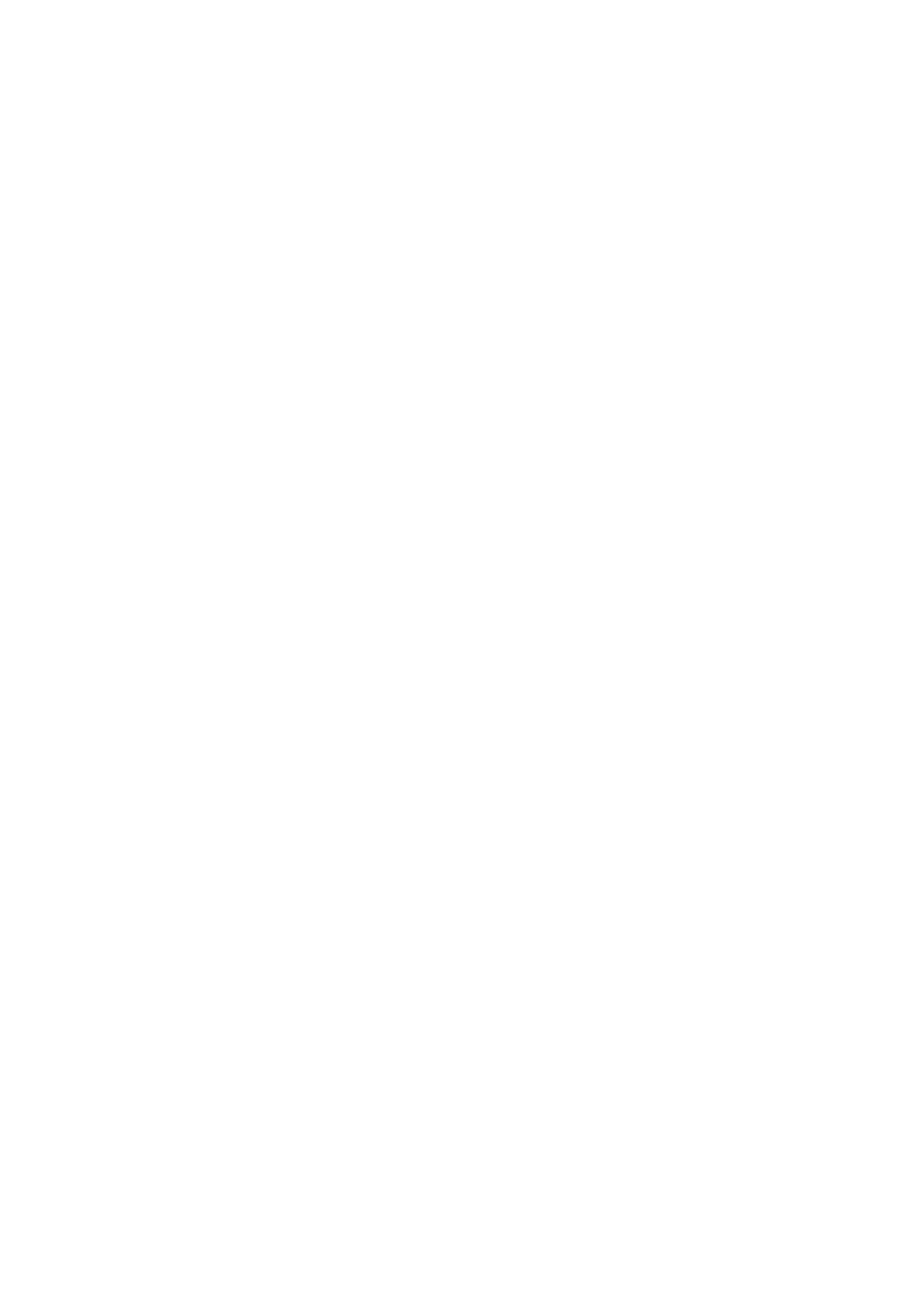*Joseph Bernstein*a*, Ossip Schwarzman*<sup>b</sup>

<sup>a</sup> *School of Mathematical Sciences Tel Aviv University, Ramat Aviv, Tel Aviv, IL-69978, Israel; bernstei@math.tau.ac.il*

<sup>b</sup> *College of Mathematics, Independent University of Moscow, Bolshoj Vlasievsky per, dom 11, RU-119 002 Moscow, Russia; ossip@schwarzm.mccme.ru*

*Received Month \*, 200\*; Revised Month \*, 200\*; Accepted Month \*, 200\**

#### **Abstract**

We classify (up to an isomorphism in the category of affine groups) the complex crystallographic groups Γ generated by reflections and such that  $d\Gamma$ , its linear part, is a Coxeter group, i.e., dΓ is generated by "real" reflections of order 2.

## **Introduction**

Let X be a connected complex manifold. An automorphism of X is said to be a *reflection* if the set of its fixed points is a non-empty subset of  $X$  of complex codimension 1.

The groups generated by reflections with the discrete action on "nice" complex manifolds are the source of various tempting conjectures. For instance, in many cases the quotient space with respect to the action of such a group possesses a simple structure from the point of view of algebraic geometry.

The classification of finite linear groups generated by reflections being completed ([10], [4]; for an excellent review, see [9]), it is natural to study the actions of reflection groups on Hermitian symmetric spaces of constant holomorphic curvature.

The first on the agenda is the zero curvature space  $\mathbb{C}^{\ell}$ .

Let V be a finite dimensional affine space over  $\mathbb C$  and L the linear space of translations of V. We denote by  $Aut(V)$  the group of affine transformations of V.

A discrete subgroup  $\Gamma \subset Aut(V)$  is said to be a *complex crystallographic group* if its translation subgroup  $T = \Gamma \cap L$  is a lattice of full rank in L.

By definition, a *complex crystallographic* **reflection** *group* is a complex crystallographic group generated by (complex) reflections.

If Γ is a complex crystallographic reflection group, then the group  $d\Gamma \subset GL(L)$  of linear parts of elements of  $\Gamma$  is a finite linear reflection group.

In this note we present a classification of complex crystallographic reflection groups  $\Gamma$ such that the linear part  $d\Gamma$  is a Coxeter group, i.e., it is generated by "real" reflections of order 2 (we call them *complex crystallographic Coxeter groups*). Namely, we show that

*Copyright* (c)  $200*$  by *J Bernstein, O Schwarzman*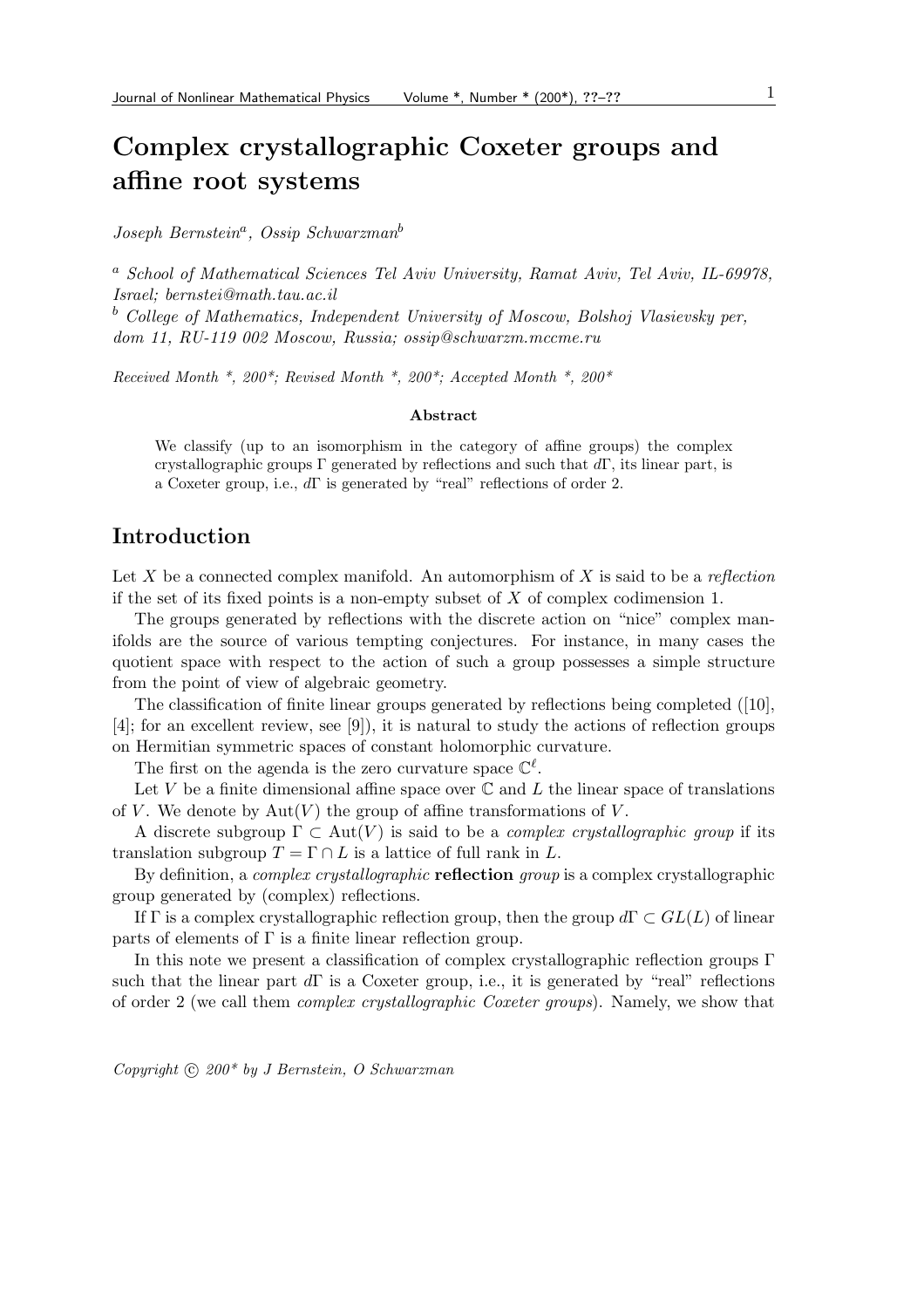any such group is isomorphic to a product of irreducible complex crystallographic Coxeter groups and classify all such irreducible groups.

The results of our classification are contained in Theorems 1.3 and 1.4 and, in other terms, in Theorems 3.1 and 3.2.

It seems to us that the statements here are much more instructive and suggestive than the proofs. The classification in terms of affine root system (Theorems 3.1 and 3.2) gives us a particular satisfaction. To make this important part of our work more lucid, we have summarized in §2 most of the known to us relevant facts about affine root systems.

Among the new<sup>1</sup> results, we mention here the invariant description of the dual root system and of the weight lattice for the affine root systems. The rest of §2 consists of Macdonald's results [8] represented in a form convenient to us (see also [6]).

The classification (especially Theorems 1.3 and 1.4) implies that complex crystallographic Coxeter groups have moduli, i.e., the groups admit deformations that holomorphically depend on one variable. That is why the object of our investigation is closely related to the classical automorphic forms, Cartan's domains of type IV, Macdonald's identities and many other wonders.

If Γ is a complex crystallographic reflection group such that the group  $d\Gamma$  is not of Coxeter type, i.e., is a Shephard–Todd group, then it is easy to prove the rigidity of the group Γ. Due to this fact the classification of such groups is more simple, see [9]. Observe that, together with the results of V. L. Popov [9], our results complete the classification of affine complex reflection groups.

The results were announced in [1] and the details were deposited in [2]. Delivered at Leites' Seminar on Supersymmetries in 1976, these details were preprinted in [7], v. 2. Recently our results became of interest in topological field theory, see, e.g., [5].

**Acknowledgements** Help of Leites and financial support by the Department of Mathematics of Stockholm University and Max-Planck-Institute for Mathematics in Sciences, Leipzig, where the initial and final editing were performed, are gratefully acknowledged. Leites also used the preferred spelling in Latin characters authors' names.

## *§***1 Complex crystallographic Coxeter groups**

#### **1.1. Complex crystallographic groups**

Let V be a finite dimensional affine space over  $\mathbb C$  and L the linear space of translations of V. Consider the group  $Aut(V)$  of affine tranformations of V and denote by  $d: Aut(V) \longrightarrow$  $GL(L)$  the morphism which to every affine transformation g assigns its linear part dg. The kernel of  $d$  is naturally isomorphic to the group  $L$  of translations.

*Definition.* Let  $\Gamma$  be a discrete subgroup in Aut(V). The group  $\Gamma$  is said to be a *complex crystallographic group* if the subgroup  $T = \Gamma \cap L$  is of full rank in L.

Let  $\Gamma$  be a complex crystallographic group. Then the action of  $\Gamma$  on V has a compact quotient and admits an invariant Hermitian metric  $H$  (we always assume that the metric H is translation invariant). This follows from the fact that the group  $d\Gamma := \Gamma/T \subset GL(L)$ is finite, and hence preserves some Hermitian positive definite form on L.

<sup>1</sup>At least they were new when discovered, in 1975–76; in English the proofs were only preprinted as [7].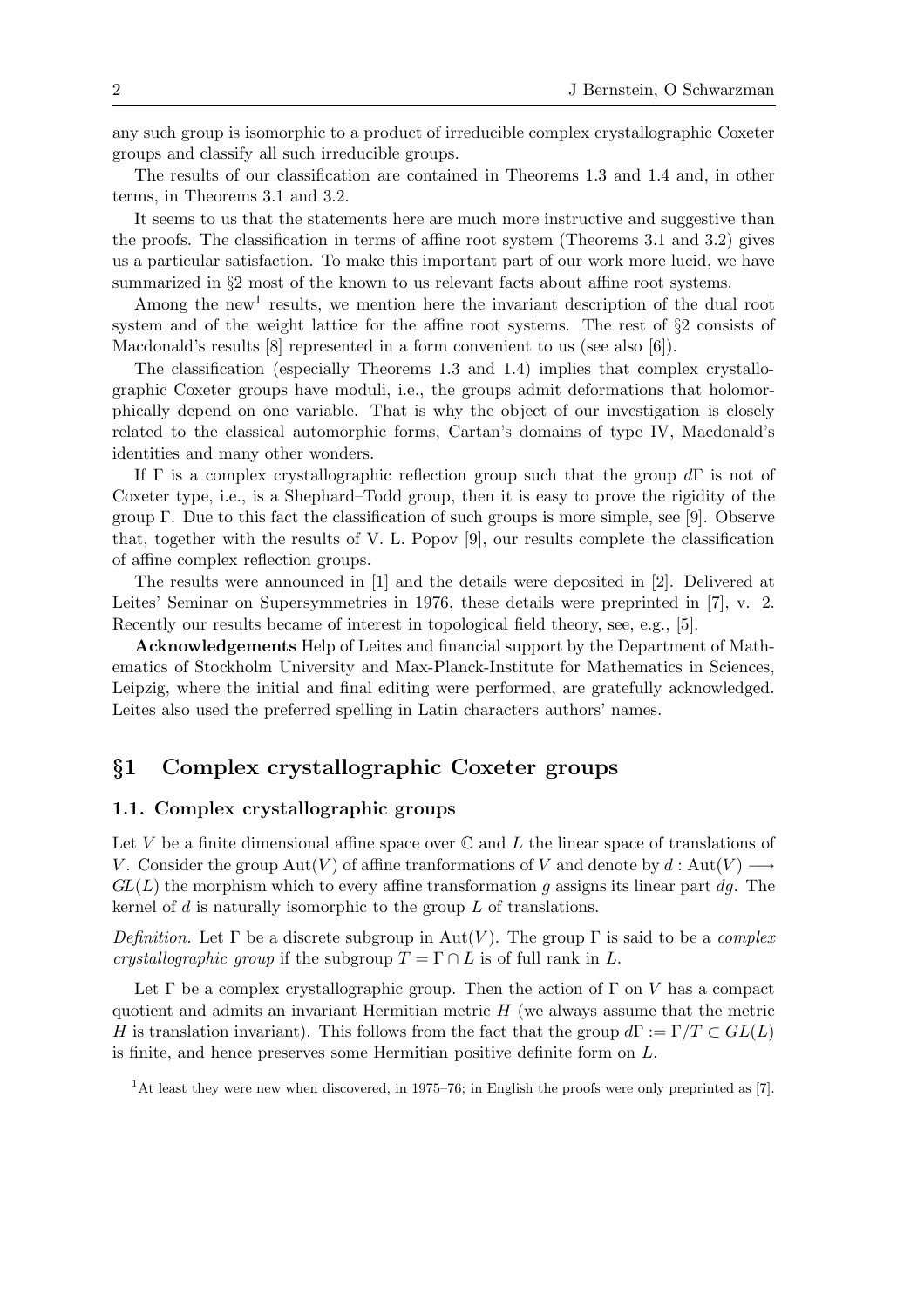Conversely, if  $\Gamma$  is discrete subgroup of  $Aut(V)$  which preserves an Hermitian metric and such that the space  $V/\Gamma$  is compact, then Bieberbach's theorem implies that  $\Gamma$  is a complex crystallographic group.

Let  $\Gamma$  and  $\Gamma'$  be complex crystallographic groups acting in V and V', respectively. By definition, a *morphism*  $\Gamma \longrightarrow \Gamma'$  is an isomorphism  $\varphi : V \longrightarrow V'$  of complex affine spaces such that the induced map  $\Gamma \longrightarrow \Gamma'$  given by  $w \mapsto \varphi w \varphi^{-1}$  is an isomorphism.

A point  $x \in V$  is said to be *special* (with respect to Γ) if the map  $d : \Gamma_x \longrightarrow d\Gamma$  is an isomorphism (here:  $\Gamma_x$  is the stabilizer of x). Equivalently, x is special if  $\Gamma = T \cdot \Gamma_x$ , cf. sec. 2.3.

The complex crystallographic group Γ possessing a special point is said to be *splittable*. The choice of a splittable point defines a *splitting* of Γ.

A pair  $(\Gamma, x)$  consisting of a complex crystallographic group  $\Gamma$  and its splitting is called a *split* complex crystallographic group; morphisms of split complex crystallographic groups are assumed to preserve splitting.

Given a splitting  $x \in V$ , we will usually identify  $L(V)$  with V by setting  $l \mapsto l + x$ .

*Remark.* Clearly, isomorphisms of complex crystallographic groups transform special points into special points. Moreover, it is easy to verify that if x and  $x'$  are special points for a complex crystallographic group  $\Gamma$  and  $\varphi: V \longrightarrow V$  is a translation which sends x to x', then  $\varphi$  is an automorphism of the complex crystallographic group Γ. Thus, two split complex crystallographic groups are isomorphic if and only if they are isomorphic as complex crystallographic groups.

#### **1.2. The complex crystallographic Coxeter groups**

Let r be an affine transformation of the space V. It is easy to see that r is a reflection if and only if the fixed point set of r is a hyperplane. This hyperplane is called the *mirror* of r and is denoted by  $\pi(r)$ .

For any transformation group  $\Gamma$  of V, denote:

 $Ref(\Gamma)$ , the set of reflections belonging to Γ;

 $\Pi(\Gamma)$ , the set of hyperplanes which are mirrors of these reflections.

A complex crystallographic group Γ generated by reflections is said to be a *complex crystallographic reflection group* (or briefly, a *ccr-group*). Clearly, for any ccr-group, the finite group  $d\Gamma$  of linear transformations of the space  $L(V)$  is generated by reflections.

If  $d\Gamma$  is a Coxeter group (i.e., in some basis it is represented by real matrices), then  $\Gamma$ will be called a *complex crystallographic Coxeter group* (or briefly, a *ccc-group*). Clearly, in a complex crystallographic Coxeter group, all reflections are of order two.

We will see that, for any ccc-group  $\Gamma$ , the finite group  $d\Gamma$  is always a Weyl group. For this reason we will use notation W for complex crystallographic Coxeter groups.

**1.2.1. Lemma.** *Each complex crystallographic Coxeter group* W *is splittable.*

**Proof.** Set  $R' = d\text{Ref}(W)$ . Clearly, the subset  $R' \subset \text{Ref}(dW)$  satisfies the following conditions:

- a)  $R'$  is invariant with respect to inner automorphisms of the group  $dW$ ;
- b)  $R'$  generates  $dW$ .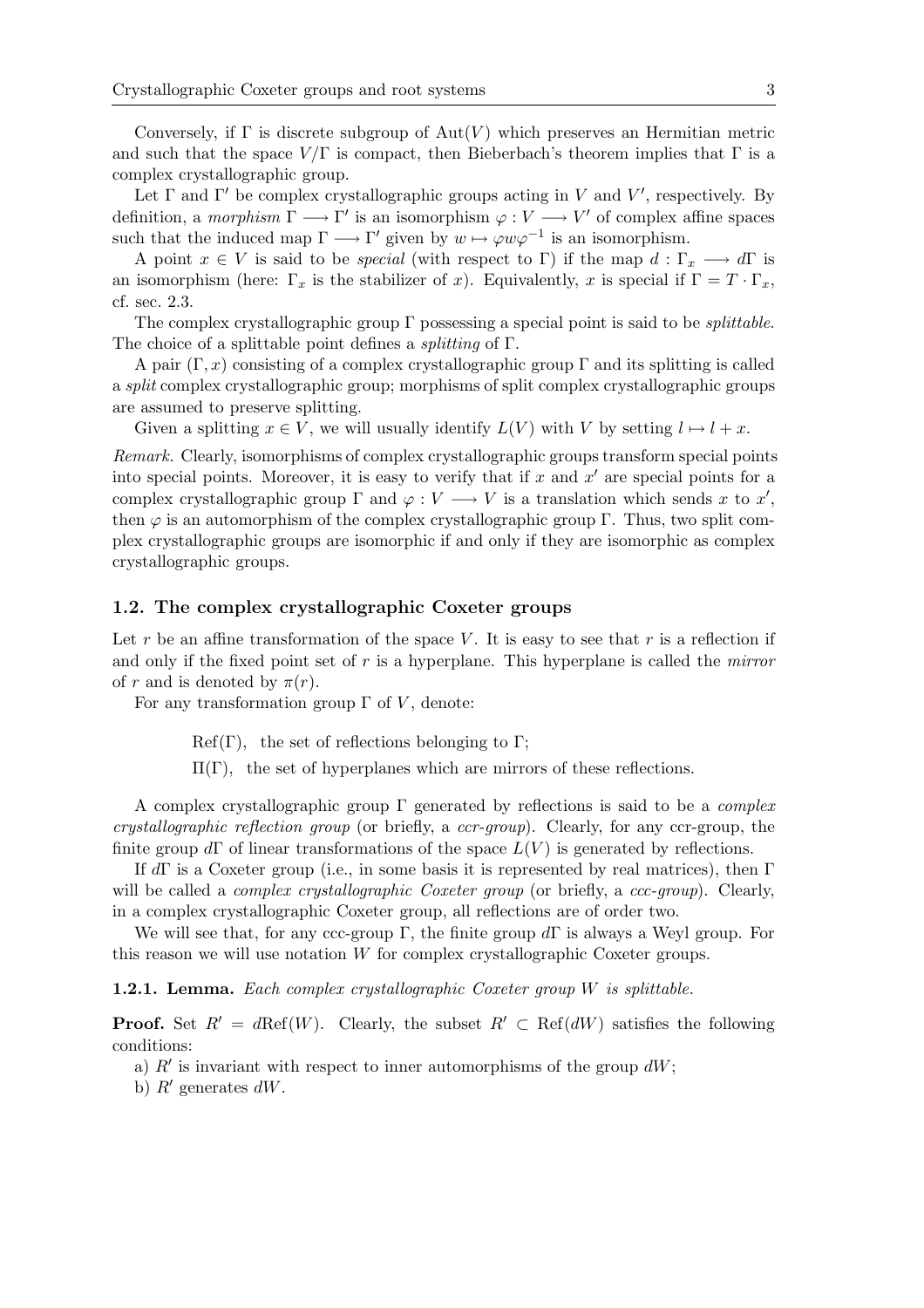Since  $dW$  is a finite group generated by reflections, properties a) and b) imply that  $R' = \text{Ref}(dW)$ , i.e., any reflection  $s \in dW$  belongs to  $R'$  (see, for example, [4]).

By assumption,  $dW$  is a Coxeter group. Let us choose a system of positive roots for the group dW and consider the corresponding system of simple reflections  $s_1, \ldots, s_\ell$  in dW (see [3]). Choose reflections  $r_1, \ldots, r_\ell \in \text{Ref}(W)$  such that  $dr_i = s_i$ . Then the mirrors  $\pi(r_i)$  intersect at some point x, since they are parallel to transversal mirrors  $\pi(s_i)$ . Clearly,  $r_i \in W_x$ ; hence,  $s_i \in dW_x$ .

Since the reflections  $s_i$  generate the group dW, it follows that  $dW_x = dW$ , i.e., x is a special point for W.

## **1.2.2 Decomposition of a given ccc-group into the product of irreducible ccc-groups**

The *product* of complex crystallographic groups  $W'$  and  $W''$  is naturally defined as the group  $W' \times W''$  acting on the space  $V' \times V''$ . A complex crystallographic group is said to be *irreducible* if it is not isomorphic to any non-trivial product of complex crystallographic groups.

**Proposition.** *If a complex crystallographic Coxeter group* W *is irreducible, then the representation of the group*  $dW$  *in the space*  $L(V)$  *is irreducible.* 

**Proof.** Let  $L_1$  be a non-trivial dW-invariant subspace in  $L(V)$  and  $L_2 = L_1^{\perp}$ , the orthogonal complement of  $L_1$ .

Since dW is a Coxeter group, it is the product of two Coxeter groups,  $(H_1, L_1)$  and  $(H_2, L_2).$ 

Consider the space  $V_2 = V/L_1$  as an affine space associated with the vector space  $L_2$ . Consider a reflection  $r \in W$  and its image  $dr \in dW$ . There are two possibilities:

(i)  $dr \in H_1$ . In this case r acts trivially on  $V_2$ .

(ii)  $dr \in H_2$ . In this case the action of r on  $V_2$  is a reflection.

Let  $(W_2, V_2)$  be a group generated by reflections  $\{r \in \text{Ref}(W) \mid dr \in H_2\}$ . It is clear, that the group  $W_2$  acts as a complex reflection group on  $V_2$ ; moreover  $W_2$  acts trivially on  $V_1$ .

In a similar way we construct a reflection group  $(W_1, V_1)$ .

Since W is generated by  $W_1$  and  $W_2$  it follows that  $W = W_1 \times W_2$ . And we have a natural morphism  $V \to V_1 \times V_2$  compatible with the action of  $W = W_1 \times W_2$ . The group W is cocompact. This implies that the groups  $W_1$  and  $W_2$  are also cocompact.

#### **1.3. A construction of irreducible complex crystallographic Coxeter groups**

Fix an irreducible reduced root system  $R$ ; we consider  $R$  as a finite system of linear functionals on a complex linear space L (see [3]). For any  $\alpha \in R$ , let  $h_{\alpha} \in L$  be the corresponding coroot.

Let  $W_0$  denote the Weyl group of R; fix a  $W_0$ -invariant Hermitian metric on L. We know (see [3]) that R contains roots of not more than two distinct lengths (long and short:

 $l_l$  and  $l_s$ ); let  $p = p(R)$  be  $\left(\frac{l_l}{l_s}\right)$  $\setminus^2$  $(i.e., p = 1, 2, 3).$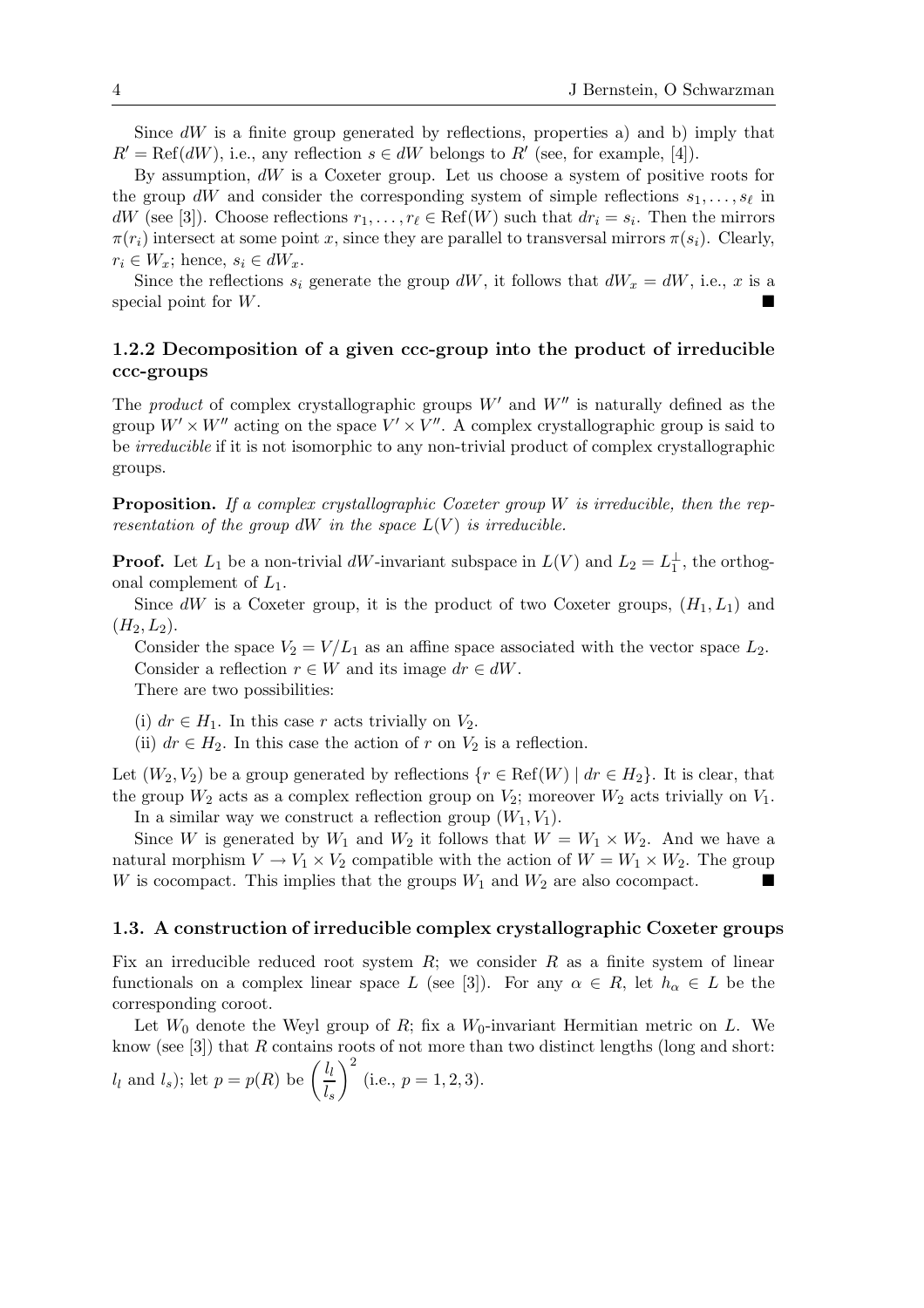Let us assign to every root  $\alpha \in R$  a cocompact lattice  $\mathfrak{a}_{\alpha} \in \mathbb{C}$  in such a way that

(i) If  $|\alpha| = |\beta|$ , then  $\mathfrak{a}_{\alpha} = \mathfrak{a}_{\beta}$ ;

(ii) If  $|\alpha| < |\beta|$ , then  $\mathfrak{a}_{\beta} \subset \mathfrak{a}_{\alpha}$  is a sublattice of index  $\leq p$ .

A root system R together with assignment  $\alpha \longrightarrow \mathfrak{a}_{\alpha}$  for any  $\alpha \in R$  of such lattices is said to be an *equipped root system*  $\mathfrak{a} = \{ (R, \mathfrak{a}_{\alpha}) \mid \alpha \in R \}.$ 

Let V be the affine space with special point  $x_0 = 0$  corresponding to the linear space L. For any pair  $(\alpha \in Rand\tau \in \mathfrak{a}_{\alpha})$ , consider the hyperplane

$$
\pi(\alpha, \tau) = \{ z \in V \mid \alpha(z) = \tau \}.
$$

Let

 $\Pi$ (α) be the set of all hyperplanes of the form  $\pi(\alpha, \tau)$ .

Denote by  $W(\mathfrak{a})$  the group generated by the reflections in hyperplanes from  $\Pi(\mathfrak{a})$ . We will consider  $W(\mathfrak{a})$  as the split ccc-group with splitting point  $x_0$ .

**Theorem.** a) The group  $W = W(a)$  is an irreducible complex crystallographic Coxeter *group and*  $x_0$  *is its special point. Moreover,*  $\Pi(W) = \Pi(\mathfrak{a})$ .

b) *Any irreducible split complex crystallographic Coxeter group is isomorphic to a group of the form*  $W(\mathfrak{a})$ *.* 

For the proof, see sec. 1.5.

#### **1.4. Classification of complex crystallographic Coxeter groups**

We wish to describe complex crystallographic Coxeter groups up to an isomorphism. Lemma 1.2.1 and Remark 1.1 show that it suffices to classify *split* complex crystallographic Coxeter groups. By Theorem 1.3 any irreducible split complex crystallographic Coxeter group is isomorphic to a group of the form  $W(\mathfrak{a})$ . Hence, it suffices to describe all isomorphism between these groups.

Let  $\mathfrak{a} = \{(R, \mathfrak{a}_{\alpha}) \mid \alpha \in R\}$  and  $\mathfrak{a}' = \{(R', \mathfrak{a}'_{\beta}) \mid \beta \in R'\}$  be two equipped root systems. A *similitude* of **a** with  $a'$  is a pair  $(\psi, \lambda)$ , where  $\psi : R \longrightarrow R'$  is the root system isomorphism and  $\lambda \in \mathbb{C}^*$  is such that  $\lambda \mathfrak{a}_{\alpha} = \mathfrak{a}'_{\psi(\alpha)}$  for any  $\alpha \in R$ .

A similitude  $(\psi, \lambda)$  defines an isomorphism of split complex crystallographic Coxeter groups  $\varphi: W(\mathfrak{a}) \longrightarrow W(\mathfrak{a}')$  from the expression

$$
\varphi = \lambda \psi : L \longrightarrow L.
$$

For any equipped root system  $\mathfrak{a} = \{(R, \mathfrak{a}_{\alpha}) \mid \alpha \in R\}$ , define the *dual equipped root system*  $\mathfrak{a}^{inv} = \{(R^{inv}, \mathfrak{a}_{\alpha}^{inv}) \mid \alpha \in R\}$  in the same space L by assigning to any root  $\alpha \in R$  the root  $\alpha^{inv}$  and the lattice  $\mathfrak{a}_{\alpha}^{inv}$  as follows (see sec. 1.3):

if  $\alpha$  is a long root, then  $\alpha^{inv} = \alpha$  and  $\mathfrak{a}_{\alpha}^{inv} = \mathfrak{a}_{\alpha}$ ,

if  $\alpha$  is a short root, then  $\alpha^{inv} = p\alpha$  and  $\mathfrak{a}_{\alpha}^{inv} = p\mathfrak{a}_{\alpha}$ , where  $p = p(\mathfrak{a}) = [\mathfrak{a}_s : \mathfrak{a}_l].$ 

It is clear that  $p(\mathfrak{a}^{inv}) = p(\mathfrak{a})$  and if  $p = 1$ , then  $\mathfrak{a}^{inv} = \mathfrak{a}$ .

It is quite straightforward that  $\Pi(\mathfrak{a}^{inv}) = \Pi(\mathfrak{a})$ , hence,  $W(\mathfrak{a}^{inv}) = W(\mathfrak{a})$ . In particular, any similitude  $(\psi, \lambda)$  of  $\mathfrak{a}^{inv}$  with  $\mathfrak{a}'$  defines an isomorphism  $\varphi : W(\mathfrak{a}) = W(\mathfrak{a}^{inv}) \longrightarrow W(\mathfrak{a}')$ .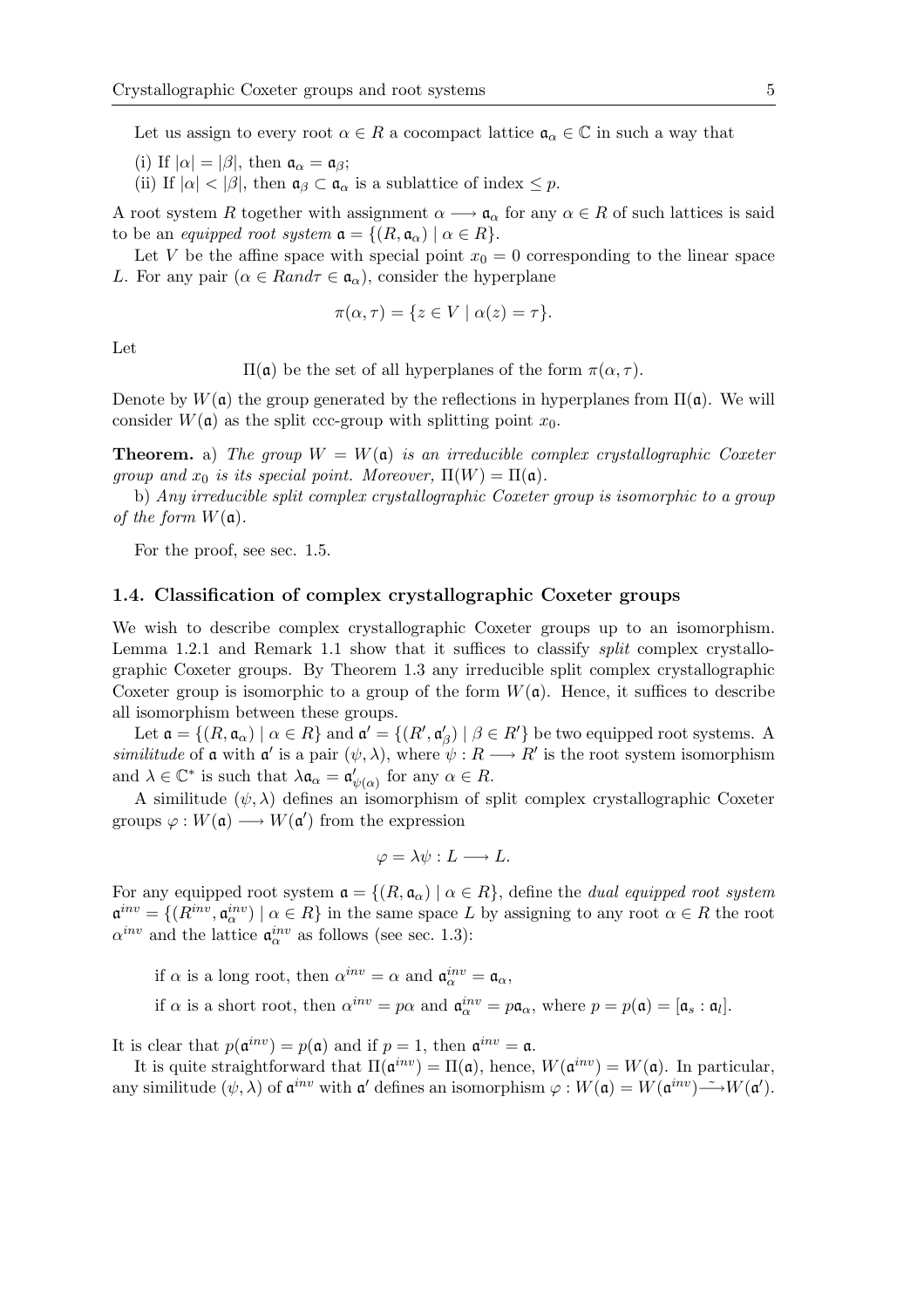**Theorem.** *Any isomorphism*  $\varphi : W(\mathfrak{a}) \longrightarrow W(\mathfrak{a}')$  *of split complex crystallographic Coxeter groups is of the form*  $\varphi = \lambda \psi$ *, where*  $(\psi, \lambda)$  *is either a similitude of*  $\alpha$  *with*  $\alpha'$  *or a similitude* of  $\mathfrak{a}^{inv}$  *with*  $\mathfrak{a}'$ . The similitude  $(\psi, \lambda)$  is defined uniquely up to replacement of  $(\psi, \lambda)$  *by*  $(-\psi, -\lambda)$ *.* 

#### **1.5.1. Proof of Theorem 1.3**

Proof of Theorem 1.3a). (i) Let  $\mathfrak{a} = \{(R, \mathfrak{a}_{\alpha}) \mid \alpha \in R\}$  be an equipped root system,  $W_0$ the Weyl group of R. Clearly,  $W_0$  normalizes T (see 1.1) and  $TW_0$  is contained in  $W(\mathfrak{a})$ . Since  $TW_0$  contains all the reflections  $r(\alpha, \tau)$ , we see that  $TW_0 = W(\mathfrak{a})$ .

(ii) Let  $\alpha_1,\ldots,\alpha_\ell$  be the base (system of simple roots) of R. Denote:  $T_\alpha = {\mathfrak{a}}_\alpha h_\alpha$ . Let us prove that the group  $T' = \bigoplus T_{\alpha}$  coincides with T. Each root  $\alpha \in R$  is of the form  $\alpha = w\alpha_i$ , where  $w \in W_0$ , and  $T_{w\alpha_i} = wT_{\alpha_i}$ ; and hence it suffices to verify that T' is W<sub>0</sub>-invariant. Since reflections  $r_{\alpha}$ , where  $\alpha$  is a simple root, generate W<sub>0</sub>, it suffices to verify that  $r_{\alpha}(T') \subset T'$ .

If  $\tau \in \mathfrak{a}_{\beta}$ , then

$$
(1 - r_{\alpha})(\tau h_{\beta}) = (\alpha(h_{\beta})\tau)h_{\alpha} \in \mathfrak{a}_{\alpha}h_{\alpha}
$$

by property of any equipped root systems. Hence,  $(1 - r_{\alpha})T_{\beta} \subset T_{\alpha}$  implying  $r_{\alpha}T' \subset T'$ .

(iii) It follows from (ii) that T is a lattice in L of full rank. Since  $W = T \ltimes W_0$ , where  $W_0$  is a finite group, we deduce that W is a complex crystallographic group. Since W is generated by reflections and  $dW \cong W_0$ , it follows that W is a complex crystallographic Coxeter group.

Now, let us prove that  $\Pi(W) \subset \Pi(\mathfrak{a})$ . Let  $r \in \text{Ref}(W)$ . It is straightforward that r has the unique decomposition as  $r = tr_{\alpha}$ , with  $\alpha \in R$  and  $t \in T_{\alpha}$ . Without loss of generality we may assume that  $\alpha$  is a simple root. Then step (ii) implies that  $t \in T_{\alpha}$ , and hence  $\pi(r) \in \Pi(\mathfrak{a}).$ 

Proof of Theorem 1.3b). Let W be a complex crystallographic Coxeter group,  $x_0 \in V$ its special point,  $L = L(V)$  and  $W_0 = W_{x_0}$ .

(i) Since  $W_0$  is a Coxeter group, there exists a real  $W_0$ -invariant subspace  $L_{\mathbb{R}}$  such that  $L = \mathbb{C} \otimes_{\mathbb{R}} L_{\mathbb{R}}$ . Multiplying  $L_{\mathbb{R}}$  by a number  $\lambda \in \mathbb{C}^*$  we may assume that  $T \cap L_{\mathbb{R}} \neq 0$ . This follows from the fact that, for any reflection  $r \in R(W)$ , the intersection of each of the groups T and  $L_{\mathbb{R}}$  with the one-dimensional space  $L_r := (1 - r)L$  is non-zero. Indeed,

$$
T \supset (1-r)T \neq 0 \quad \text{and } L_{\mathbb{R}} \supset (1-r)L_r \neq 0.
$$

Denote:

$$
N=T\cap L_{\mathbb{R}}.
$$

Clearly, N is a  $W_0$ -invariant discrete subgroup of  $L_{\mathbb{R}}$ . Since the  $W_0$ -action on  $L_{\mathbb{R}}$  is irreducible, we have  $L_{\mathbb{R}} = \mathbb{R} \otimes_{\mathbb{Z}} N$ .

(ii) Let  $r \in R(W_0)$ . Set

$$
N_r = N \cap L_r.
$$

Since

$$
0 \neq (r-1)N \subset N_r \subset (r-1)L_{\mathbb{R}},
$$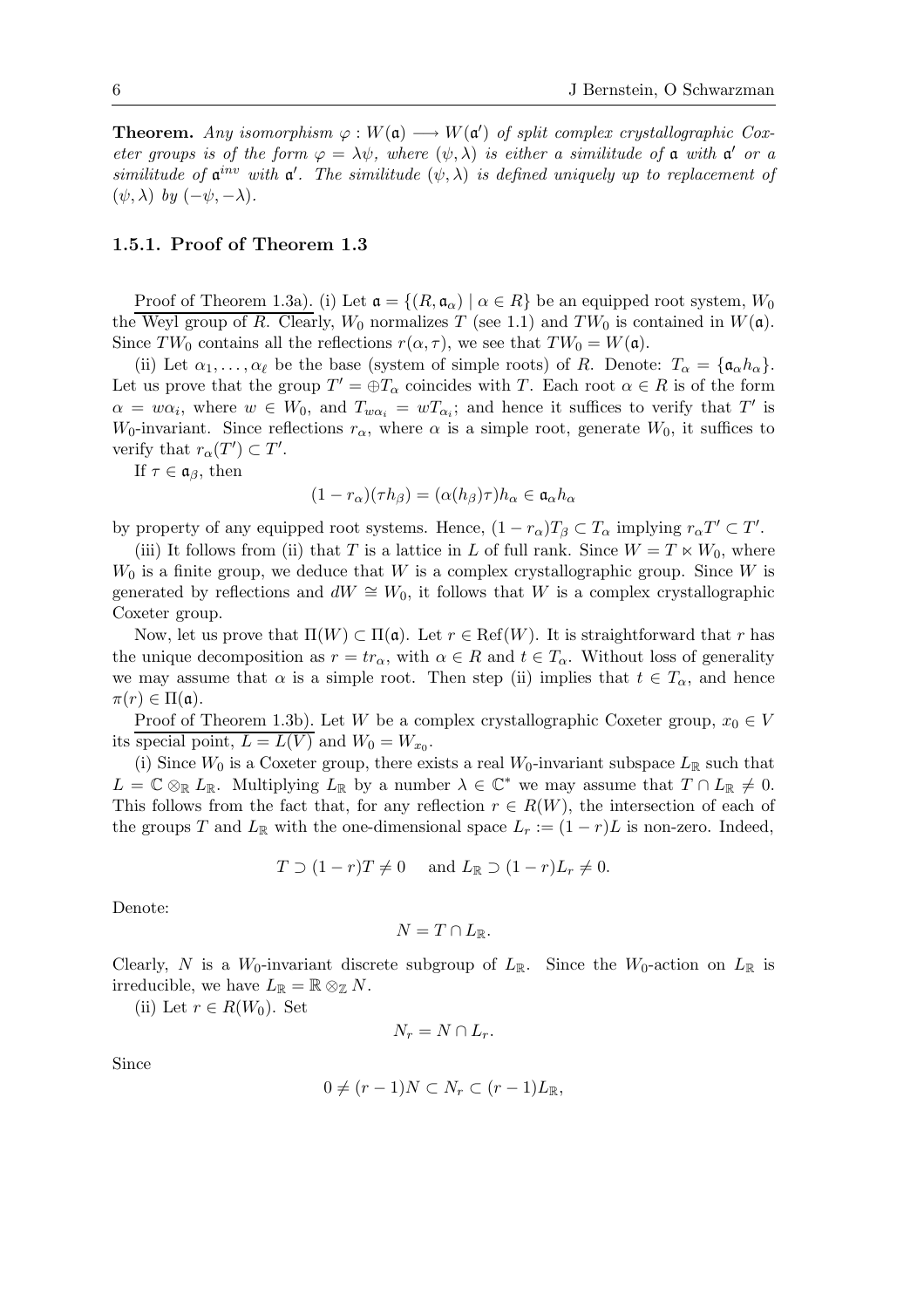we have  $N_r \cong \mathbb{Z}$ . Let h be any generator of  $N_r$  and  $\alpha$  the functional on L such that

$$
\alpha(\pi(r)) = 0 \text{ and } \alpha(h) = 2. \tag{1}
$$

For all pairs  $(r, h)$ , denote by R the set of all functionals  $\alpha$  satisfying (1). For the functional  $\alpha \in R$  corresponding by means of (1) to the pair  $(r, h)$ , we will write

$$
r_{\alpha}=r, h_{\alpha}=h, \pi_{\alpha}=\pi(r), N_{\alpha}:=N_r, T_{\alpha}:=T_r=T\cap L_r.
$$

By definition

$$
r_{\alpha}(x) = x - \alpha(x)h_{\alpha}
$$
 and  $r_{\alpha}(f) = f - f(h_{\alpha})\alpha$  for any  $x \in L$ ,  $f \in L^*$ .

(iii) Let us prove that R is a root system in  $L^*_{\mathbb{R}}$  with the Weyl group  $W_0$ . Since the lattice N is W<sub>0</sub>-invariant, so is R. Hence, it suffices to verify that  $\beta(h_{\alpha}) \in \mathbb{Z}$  for any  $\alpha, \beta \in R$ . Indeed,

$$
\beta(h_{\alpha}) = \frac{1}{2}\beta((1-r_{\beta})h_{\alpha}) \in \frac{1}{2}\beta(N_{\beta}) = \mathbb{Z}.
$$

For each root  $\alpha \in R$ , set

$$
\Pi_\alpha = \{ \pi \in \Pi(W) \mid \pi \parallel \pi_\alpha \}.
$$

Define a subset of C:

$$
\mathfrak{a}_{\alpha}:=\{\alpha(\pi)\mid \pi\in\Pi_{\alpha}\}.
$$

Lemma 1.2.2 implies that  $\mathfrak{a}_{\alpha} = \{ \tau \in \mathbb{C} \mid \tau h_{\alpha} \in T_{\alpha} \}$ , hence  $\mathfrak{a}_{\alpha}$  is a rank 2 lattice in  $\mathbb{C}$ .

If  $|\alpha| = |\beta|$ , then  $\beta = w\alpha$  for some  $w \in W_0$ . But then  $h_\beta = wh_\alpha$  and  $T_\beta = wT_\alpha$ , so  $a_{\beta} = a_{\alpha}.$ 

Let now  $|\beta|^2 = p|\alpha|^2$ , where  $p = 2, 3$ . By replacing the root  $\alpha$  by a root of the same length, we may assume that

$$
\beta(h_{\alpha}) = p \text{ and } \alpha(h_{\beta}) = 1.
$$

Since

$$
(1 - r_{\alpha})T_{\beta} \subset T_{\alpha}, \quad (1 - r_{\beta})T_{\alpha} \subset T_{\beta}, \quad (1 - r_{\alpha})h_{\beta} = h_{\alpha}, \quad (1 - r_{\beta})h_{\alpha} = ph_{\beta},
$$

it follows that  $p\mathfrak{a}_{\alpha} \subset \mathfrak{a}_{\beta} \subset \mathfrak{a}_{\alpha}$ . Furthermore, by construction,  $\mathfrak{a}_{\alpha} \cap \mathbb{R} = \mathfrak{a}_{\beta} \cap \mathbb{R} = \mathbb{Z}$ , so  $\mathfrak{a}_{\beta} \neq p\mathfrak{a}_{\alpha}$ . Thus,  $\mathfrak{a} = \{(R, \mathfrak{a}_{\alpha}) \mid \alpha \in R\}$  is an equipped root system.

(iv) By definition,  $\Pi(\mathfrak{a}) = \Pi(W)$ , implying  $W = W(\mathfrak{a})$ .

#### **1.5.2. Proof of Theorem 1.4**

Let  $\varphi: V \longrightarrow V'$  be a group isomorphism of  $W(\mathfrak{a})$  and  $W(\mathfrak{a}')$ . Since  $\varphi$  transforms the fixed special point into the fixed one, we may assume that  $\varphi$  is a linear operator  $\varphi: L \longrightarrow L'$ .

Fix a long root  $\beta \in R$ . Since  $\varphi$  is an isomorphism,  $\varphi(\pi_{\beta}) \in \Pi(W(\mathfrak{a}'))$ . Hence there is a root  $\beta' \in R'$ , such that  $\pi_{\beta'} = \varphi(\pi_{\beta})$ . This means that

$$
\lambda \varphi(h_{\beta}) = h_{\beta'} \text{ for some } \lambda \in \mathbb{C}^*.
$$

Since  $W_0(h_\beta)$  generates  $L_\mathbb{R}$  over  $\mathbb{R}$ , we see that  $\lambda \varphi(L_\mathbb{R}) = L'_\mathbb{R}$ .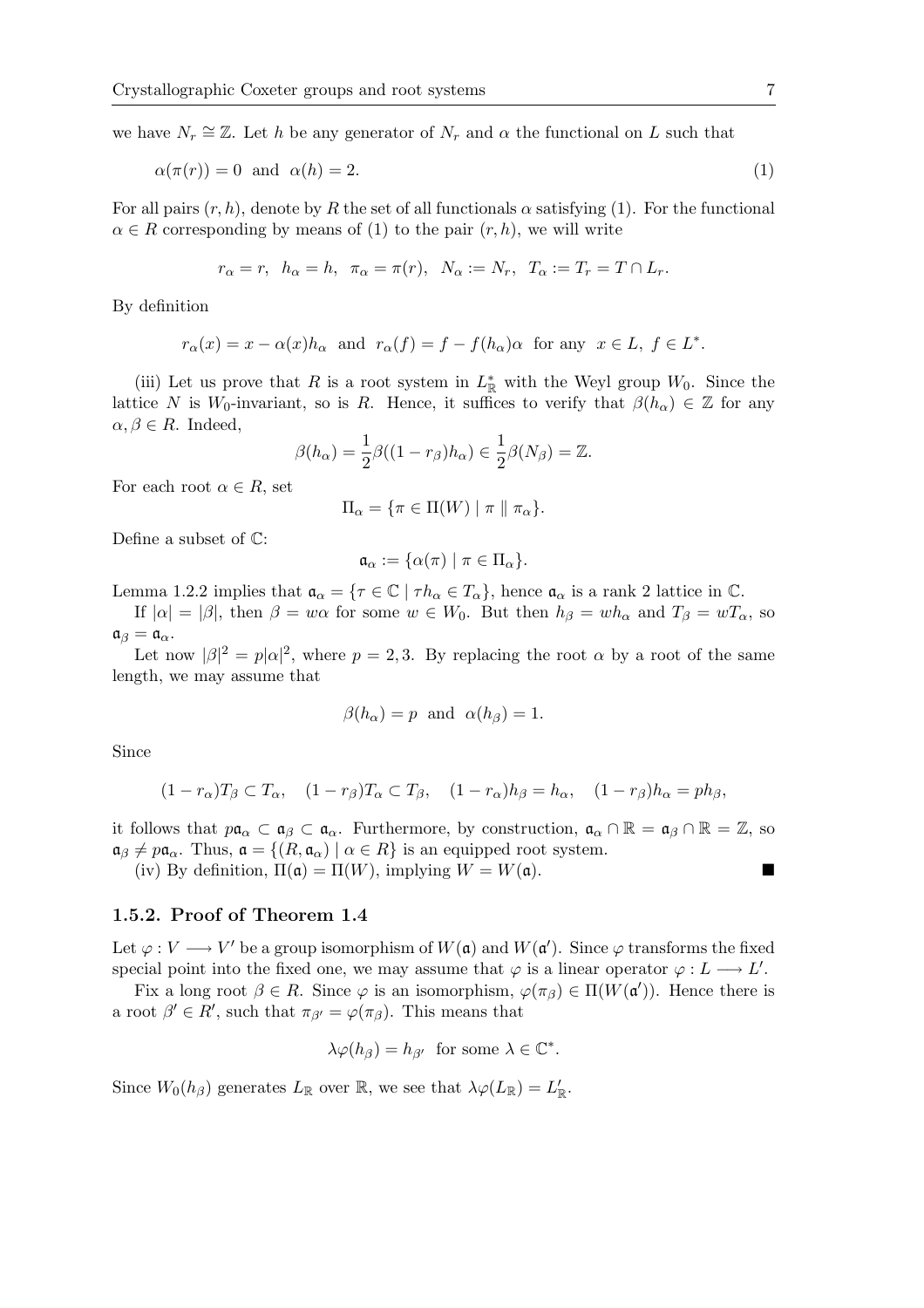Having identified  $L_{\mathbb{R}}$  with  $L'_{\mathbb{R}}$  by means of  $\lambda\varphi$  and having replaced  $\mathfrak{a}_{\alpha'}$  by  $\lambda\mathfrak{a}_{\alpha'}$  we may assume that from the very beginning

$$
L = L', \ \ L_{\mathbb{R}} = L'_{\mathbb{R}}, \ \ \varphi = \mathrm{id}, \ \ W = W(\mathfrak{a}) = W(\mathfrak{a}'), \ \ \beta' = \beta \in R'.
$$

Let us show that either  $\mathfrak{a}' = \mathfrak{a}$  or  $\mathfrak{a}' = \mathfrak{a}^{inv}$ . Clearly, since  $r_{\alpha} \in W(\mathfrak{a}')$ , it follows that  $\alpha' = \lambda \alpha \in R'$  for some  $\lambda > 0$ ; moreover, for this  $\lambda$ , we have

$$
\mathfrak{a}_{\alpha'}=\alpha'(\Pi_\alpha)=\lambda\alpha(\Pi_\alpha)=\lambda\mathfrak{a}_\alpha.
$$

If  $R' = R$ , then  $\mathfrak{a}' = \mathfrak{a}$ . Let now  $R' \neq R$ . Since R and R' are  $W_0$ -invariant, have the same number of roots, and  $\beta \in R'$ , it follows that none of the short roots  $\alpha \in R$  belongs to R'. Let  $\alpha$  be a short root such that  $\alpha(h_{\beta}) = 1$ .

Let us prove that  $\mathfrak{a}_{\alpha} \neq \mathfrak{a}_{\beta}$ . Indeed, let  $\lambda > 0$  be such that  $\alpha' = \lambda \alpha \in R'$ . Then, since

$$
\lambda = \alpha'(h_{\beta}) = 0, \ \pm 1, \ \pm p(R),
$$

it follows that  $\lambda = p(R) > 1$ . Hence,  $\mathfrak{a}_{\alpha'} = p\mathfrak{a}_{\alpha}$ , where  $p = p(R)$ . If  $\mathfrak{a}_{\alpha} = \mathfrak{a}_{\beta}$ , then  $a_{\alpha'} = p a_{\alpha} = p a_{\beta'}$  contradicting the definition of equipped root systems.

Thus,  $\mathfrak{a}_{\alpha} \neq \mathfrak{a}_{\beta}$ , i.e.,  $p(\mathfrak{a}) = p > 1$ . Consider the system  $R^{inv}$ . We see that  $\beta^{inv} = \beta$  and  $\alpha^{inv} = p\alpha$  belong to R'. By W<sub>0</sub>-invariance this implies  $R^{inv} = R'$ . As above, we deduce that  $\mathfrak{a}^{inv} = \mathfrak{a}'$ . . A construction of the construction of the construction of the construction of the construction of the construction

### *§***2 Affine root systems**

Let V be a real  $\ell$ -dimensional affine space,  $L = L(V)$  the linear space of translations of V. Let  $\text{Aff}(V)$  be the space of affine-linear functions on V, i.e., polynomial functions of degree  $\leq 1$ . Let Const  $\subset$  Aff $(V)$  be the subspace of constant functions. The action of the group  $L$  on  $V$  and on  $\text{Aff}(V)$  is given by the formulas

$$
t(x) = x + t
$$
,  $(t\varphi)(x) = \varphi(x - t)$  for any  $x \in V$  and  $\varphi \in \text{Aff}(V)$ .

For any  $\varphi \in \text{Aff}(V)$ , let  $\tilde{\varphi}$  denote the linear part of  $\varphi$ , i.e.,  $\tilde{\varphi} \in L^*$ . We will assume that V is endowed with a Euclidean space structure. Then L and  $L^*$  are also endowed with a Euclidean space structure. We define a semi-norm on  $\text{Aff}(V)$  by setting  $|\varphi| = |\tilde{\varphi}|$ .

#### **2.1. Root systems**

For any non-constant function  $\alpha \in Aff(V)$ , denote by

$$
\pi_{\alpha} = \{ x \in V \mid \alpha(x) = 0 \}
$$

the hyperplane corresponding to  $\alpha$  and by  $r_{\alpha}$  the reflection in  $\pi_{\alpha}$ . Let  $h_{\alpha} \in L$  be the vector orthogonal to  $\pi_{\alpha}$  and such that  $\tilde{\alpha}(h_{\alpha}) = 2$ . Then  $r_{\alpha}$  is defined by the formulas

$$
r_{\alpha}(x) = x - \alpha(x)h_{\alpha}, \qquad r_{\alpha}(\varphi) = \varphi - \tilde{\varphi}(h_{\alpha})\alpha, \text{ for any } x \in V, \varphi \in \text{Aff}(V).
$$

A *root system* is a finite subset  $R \subset L^* \setminus \{0\}$  satisfying the following condition:

$$
r_{\alpha}(\beta) \in R \text{ and } \beta(h_{\alpha}) \in \mathbb{Z} \text{ for any } \alpha, \beta \in R. \tag{2}
$$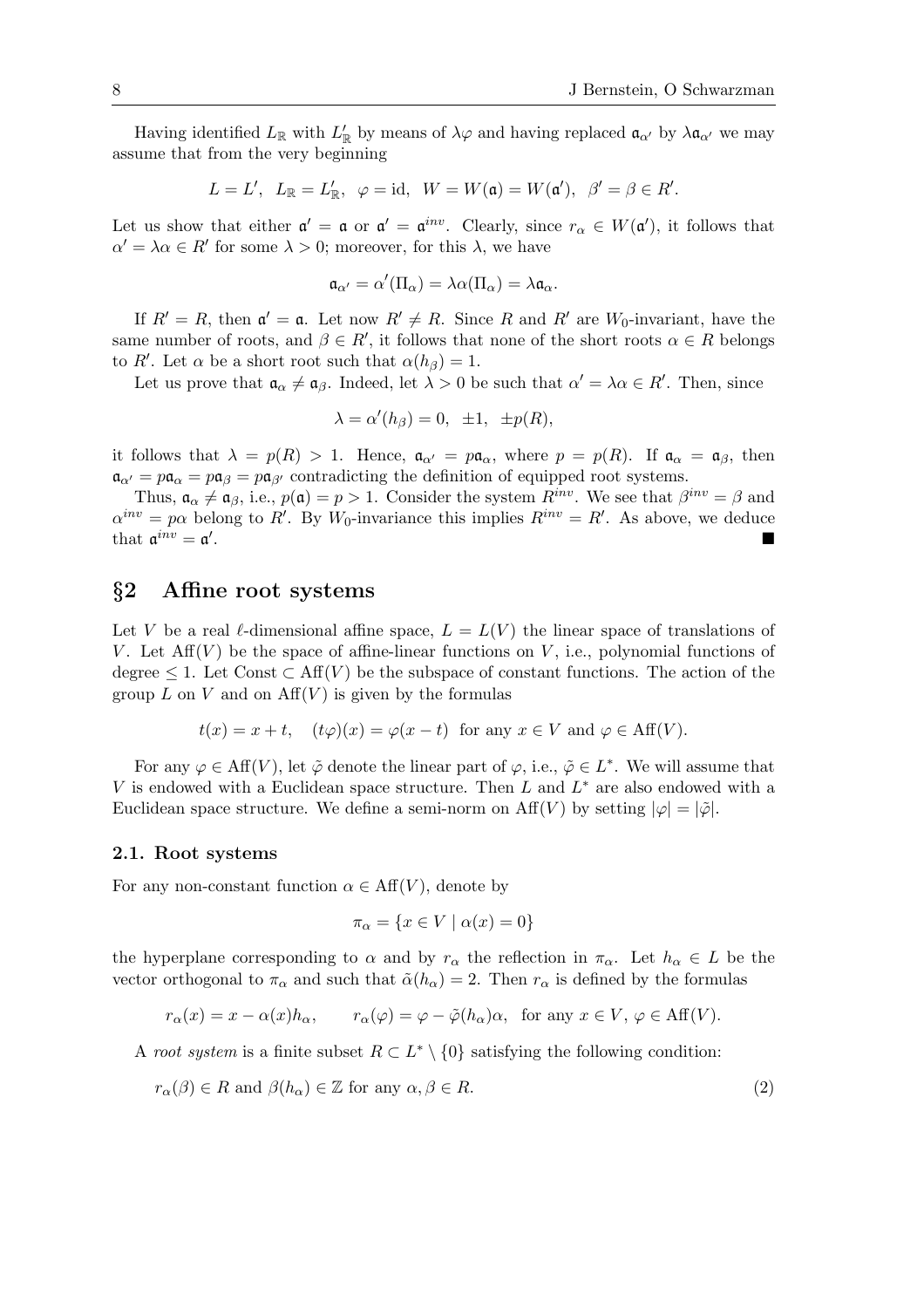Denote by  $W_R$  the group generated by reflections  $r_\alpha$ , where  $\alpha \in R$ . This group is called the *Weyl group* of the root system R.

The root system R is said to be *irreducible* if  $W_R$  irreducibly acts on L and R is said to be *reduced* if  $R \cap 2R = \emptyset$ .

For any root  $\alpha \in R$ , set

$$
\alpha^{\vee} = \begin{cases} p(R)\alpha & \text{if } \alpha \text{ is short,} \\ \alpha & \text{if } \alpha \text{ is long.} \end{cases}
$$

The system  $R^{\vee} = {\alpha^{\vee}} \mid \alpha \in R$  is called the *dual root system*. Observe that  $(R^{\vee})^{\vee} =$  $p(R)R$ .

#### **2.2. Affine root systems**

An *affine root system* is a subset  $S \subset Aff(V) \setminus Const$  satisfying the following conditions:

a) if  $\alpha, \beta \in S$ , then  $r_{\alpha}(\beta) \in S$  and  $\beta(h_{\alpha}) \in \mathbb{Z}$ ;

b) the group  $W_S$  generated by reflections  $r_\alpha$ , where  $\alpha \in S$ , discretely acts on V and the quotient space  $V/W_S$  is compact.

The group  $W_S$  is called the *Weyl group* of the affine root system  $S$ .

For an affine root system S, set  $dS = {\{\tilde{\alpha} \mid \alpha \in S\}}$ . Then dS is a root system.

An affine root system S is called *irreducible* if so is dS, *reduced* if  $S \cap 2S = \emptyset$  and *completely reduced* if dS is reduced.

Denote by  $\Gamma(S)$  the subgroup in Aff(V) generated by S. The group  $\Gamma(S)$  always contains a non-zero constant function. The system S is said to be *normalized* if  $\Gamma(S) \cap$ Const  $=\mathbb{Z} \cdot 1$ . Any irreducible system S may be multiplied by a constant to make it normalized (see [8]).

*In what follows, all affine root systems* S *are assumed to be irreducible and normalized.*

#### **2.3. Special points**

A point  $x \in V$  is said to be *special* for S if  $S_x = \{\alpha \in S \mid \alpha(x) = 0\}$  is isomorphic to dS. Note, that this definition differs somewhat from the definition in [8]. Any completely reduced system S has a special point x (see [8]). Usually, to identify V with L and  $S_x$ with  $dS$ , we fix a special point x.

Let R be an irreducible reduced root system, let p be either 1 or  $p(R)$ . We construct an affine root system  $S = S(R, p)$  as follows. For any root  $\alpha \in R$ , define  $p_{\alpha}$  by setting:

$$
p_{\alpha} = \begin{cases} 1 & \text{if } \alpha \text{ is short,} \\ p & \text{if } \alpha \text{ is long.} \end{cases}
$$

Observe that  $V \simeq L$  and set

$$
S = \{ \alpha + p_{\alpha} l \mid \alpha \in R, \ l \in \mathbb{Z} \} \subset \text{Aff}(V).
$$

It is easy to verify that S is a normalized affine root system,  $dS = R$  and 0 is a special point for S.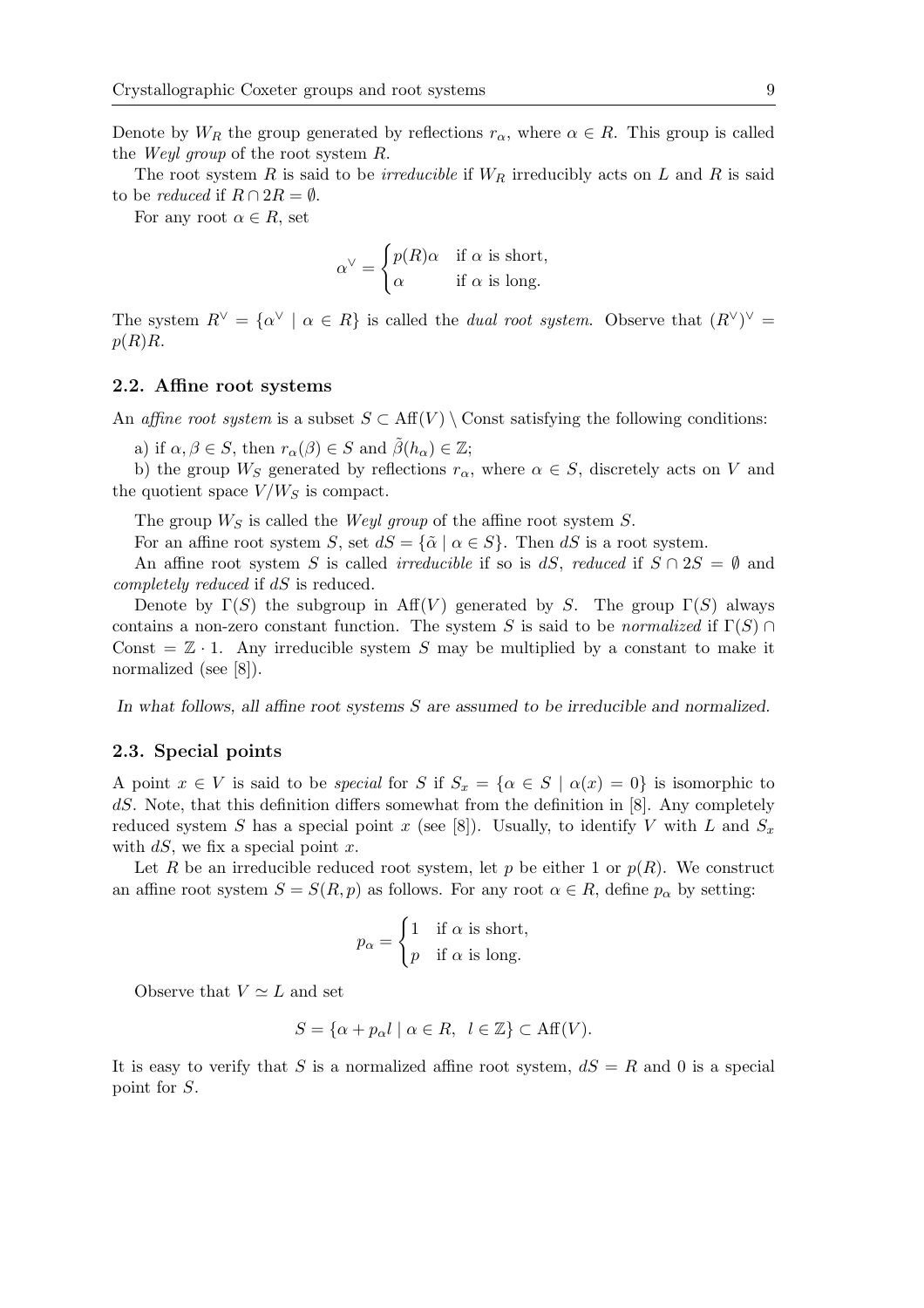Conversely, let S be an irreducible completely reduced normalized affine root system, and fix  $x_0$ , a special point for S. Let  $R = S_{x_0} = dS$  and let  $p = p(S)$  be the least positive number such that  $S + p = S$ . Then  $p = 1, 2,$  or 3 and  $S = S(R, p)$ .

For  $S = S(R, p)$ , define the root system  $S<sup>inv</sup>$  as follows. Set

$$
p_{\alpha}^{\text{inv}} = \frac{p}{p_{\alpha}}, \quad \alpha^{\text{inv}} = p_{\alpha}^{\text{inv}} \alpha, \quad R^{\text{inv}} = {\alpha^{\text{inv}}} \mid \alpha \in R,
$$
  

$$
S^{\text{inv}} = S(R^{\text{inv}}, p) = {\alpha^{\text{inv}} + p_{\alpha}^{\text{inv}} l \mid \alpha^{\text{inv}} \in R^{\text{inv}}, l \in \mathbb{Z}}.
$$

If  $p = 1$ , then  $S<sup>inv</sup> = S$  and if  $p > 1$ , then  $R<sup>inv</sup> = R<sup>\vee</sup>$ .

These statements follow from Macdonald's results [8]. In Macdonald's terms, we have, up to a similitude,

$$
S(R,1) \sim S(R), \qquad S(R^{\vee}, p(R)) \sim (S(R))^{\vee},
$$
  

$$
S(R)^{\text{inv}} \sim S(R), \qquad (S(R)^{\vee})^{\text{inv}} \sim S(R^{\vee})^{\vee}.
$$

#### **2.4. Bases and chambers**

For the proof of statements of this subsection, see [8].

Let S be an irreducible affine root system. Fix a *chamber* C, i.e., a connected component of the set  $V \setminus \bigcup_{\alpha \in S} \pi_{\alpha}$ . Then C is an open simplex (and the closure  $\overline{C}$  of C is a closed simplex). Denote the vertices of  $\overline{C}$  by  $x_0, x_1, \ldots, x_\ell$ .

Let  $B(S) := B(S, C)$  be the set of indecomposable roots  $\alpha \in S$  such that  $\alpha(C) > 0$  and let  $\pi_{\alpha}$  be the facets of C. The set  $B(S)$  consists of  $\ell + 1$  elements  $\alpha_0, \ldots, \alpha_{\ell}$  numbered so that  $\alpha_i(x_i) = 0$  for  $i \neq j$ . Let  $S^+$  be the subset of positive roots.

The set  $B(S)$  is called a *base* of S; the elements of  $B(S)$  are called *simple roots*. Set  $h_i = h_{\alpha_i}$  and  $r_i = r_{\alpha_i}$ . The reflections  $r_i$  are called *simple reflections*. Here are several properties of simple roots and simple reflections:

a) The reflections  $r_i$  generate  $W_S$ .

b)  $W_S C = V$ .

c) If  $wC = C$ , then  $w = 1$ . Moreover,

$$
|x - y| \le |x - wy| \text{ for any } x \in C, y \in \overline{C}, w \in W_S
$$

and the equality is only attained when  $wy = y$ .

d) Any indecomposable root  $\alpha \in S$  can be represented in the form  $w\alpha_i$ , where  $w \in W_S$ and  $\alpha_i \in B(S)$ .

e) The roots  $\alpha_i$  are linearly independent and any root  $\alpha \in S$  is representable in the form  $\sum k_i \alpha_i$ , where  $k_i \in \mathbb{Z}$ , and, for all i, either  $k_i \geq 0$  (then  $\alpha$  is said to be a *positive root*) or  $k_i \leq 0$  (then  $\alpha$  is said to be a *negative root*).

**Example.** Let R be an irreducible reduced root system,  $\alpha_1, \ldots, \alpha_\ell$  the system of simple roots in R. Consider a root  $\varphi \in R$  such that  $\varphi(h_{\alpha_i}) \geq 0$  for  $i = 1, \ldots, \ell$ . Each orbit of the group  $W_R$  in R has exactly one such root; choose among them the long and short roots  $\varphi_l$  and  $\varphi_s$  respectively.

The set  $\{\alpha_0 = 1 - \varphi_l, \alpha_1, \ldots, \alpha_\ell\}$  is a base of  $S(R, 1)$ .

The set  $\{\alpha_0 = 1 - \varphi_s, \alpha_1, \dots, \alpha_\ell\}$  is a base of  $S(R, p(R))$ .

The chamber C is singled out by conditions  $\alpha_i(x) > 0$ , where  $i = 0, 1, \ldots, \ell$ .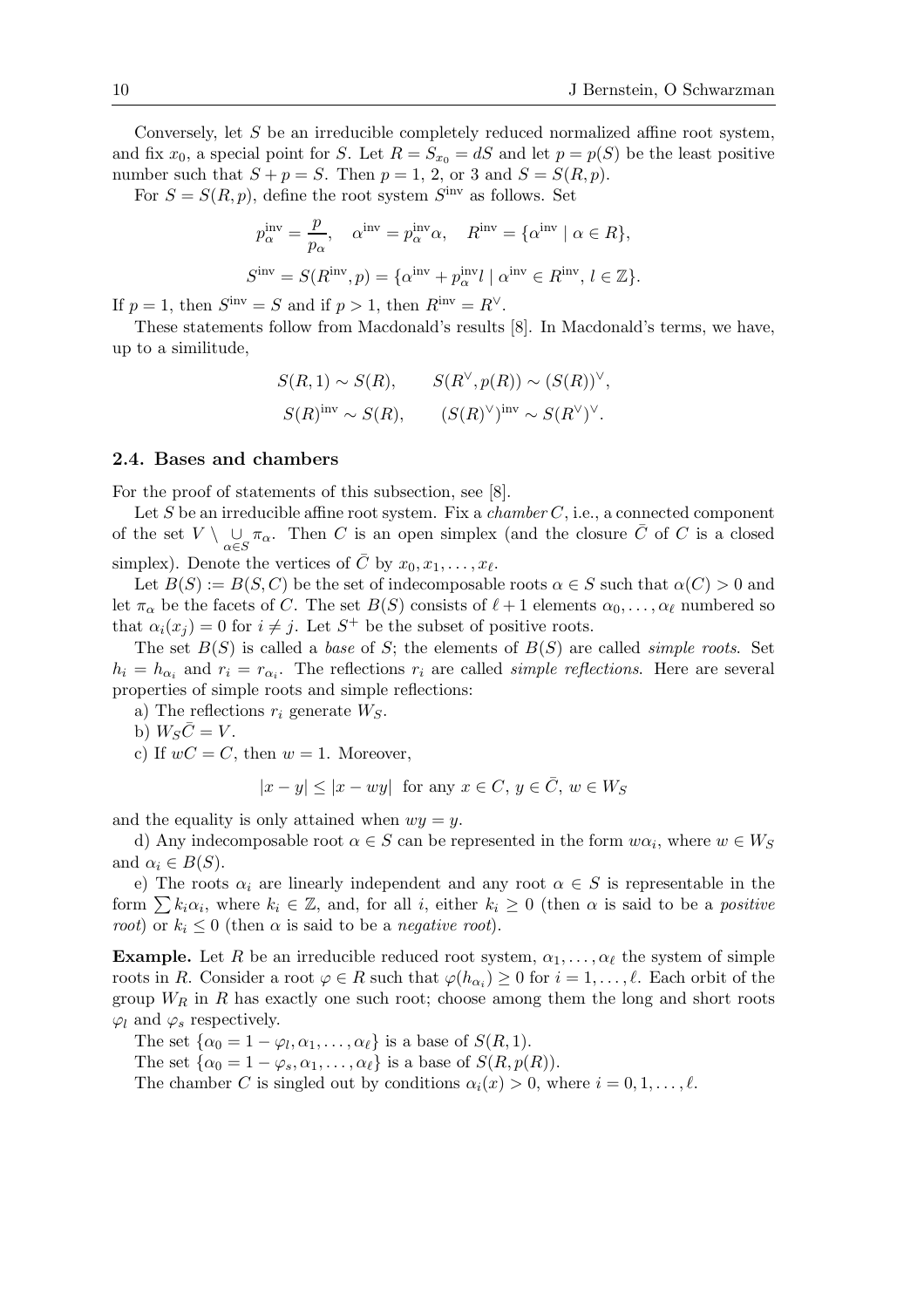#### **2.5. Dual affine root systems**

Let S be an irreducible normalized affine root system. Denote by  $Q = Q_S(V)$  the space of quadratic functions  $U$  on  $V$  satisfying

$$
(wU - U) \in \text{Aff}(V) \text{ for any } w \in W_S
$$

and set

$$
\bar{Q} = Q / \text{Const.}
$$

Clearly,  $Q \supset Aff(V)$ . By assigning to any  $U \in Q$  the corresponding quadratic form U on L we establish an isomorphism of  $Q/\text{Aff}(V)$  with the space of dW-invariant quadratic forms on L.

Since the  $dW$ -action on L is irreducible, all  $dW$ -invariant quadratic forms on L are proportional to a fixed form  $B$  that determines the metric on  $V$ . The proportionality coefficient

$$
\kappa(U) = -\frac{\tilde{U}}{B}
$$

(here the minus sign is chosen to simplify the subsequent formulas) determines a functional  $\kappa$  on the space Q; the kernel of  $\kappa$  coincides with Aff(V).

Let  $\alpha \in S$  and  $U \in Q$ . Then  $U - r_{\alpha}U \in Aff(V)$  is a multiple of  $\alpha$  since both vanish on the hyperplane  $\pi_{\alpha}$ .

Define the linear functional  $\alpha^{\vee} \in Q^*$  by setting

$$
\alpha^{\vee}(U) = \frac{U - r_{\alpha}U}{\alpha} \in \mathbb{R}.
$$

Observe that, on the subspace  $\text{Aff}(V) \subset Q$ , the functional  $\alpha^{\vee}$  is given by the formula

$$
\alpha^{\vee}(\varphi) = \tilde{\varphi}(h_{\alpha}).
$$

Since  $\alpha^{\vee}$  (Const) = 0, we may consider  $\alpha^{\vee}$  as a functional on  $\overline{Q} = Q$ /Const. Set

$$
S^{\vee} = \{ \alpha^{\vee} \mid \alpha \in S \} \subset \bar{Q}^*.
$$

Set

$$
V^{\vee} \simeq \{ U \in \bar{Q} \mid \kappa(U) = 1 \}.
$$

The spaces  $L(V^{\vee})$  and  $Aff(V^{\vee})$  are naturally identified with  $L^*$  and  $\overline{Q}^*$ , respectively. We have

$$
r_{\alpha}(U) = U - \alpha^{\vee}(U)\tilde{\alpha} \text{ for any } U \in V^{\vee}.
$$

This implies that  $S^{\vee} \subset \overline{Q}^* = \text{Aff}(V^{\vee})$  is an affine root system on  $V^{\vee}$ .

It is easy to verify that the root system  $S^{\vee}$  is irreducible (since  $W_{S^{\vee}} = W_S$ ). Hence by replacing the form  $B$  that determines the metric on  $V$  by the form  $\lambda B$  for some  $\lambda > 0$  we may assume that  $S^{\vee}$  is normalized (see sec. 2.2). The normalization condition uniquely determines the form  $\lambda B$ . The corresponding metric is called the *canonical metric* associated with the affine root system S and denoted by  $\|\cdot\|$ .

*In the sequel we will always assume that the Euclidean metric on* V *is canonical and* κ *is defined with respect to this metric.*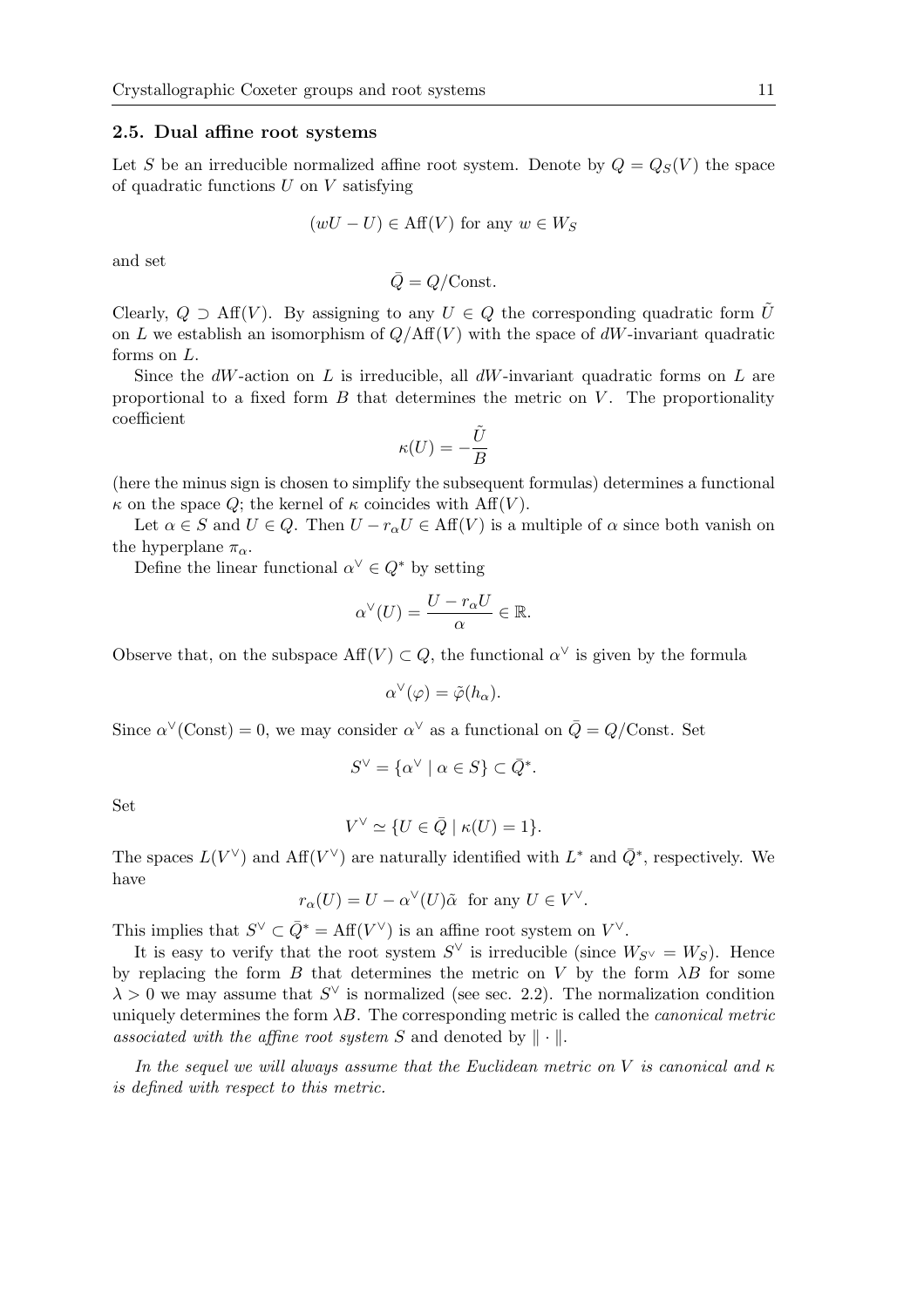## *§***3 Complex crystallographic Coxeter groups and affine root systems**

We have classified complex crystallographic Coxeter groups in terms of equipped root systems. Let us now describe another classification: in terms of affine root systems.

Let S be an irreducible completely reduced normalized affine root system in a real affine space  $V_{\mathbb{R}}$  (see sec. 1.2). Consider S as a system of affine-linear functions on the complexification V of the space  $V_{\mathbb{R}}$ . Fix  $\tau \in \mathbb{C}$  such that  $\text{Im} \tau > 0$ . For any  $\alpha \in S$  and  $k \in \mathbb{Z}$ , set

$$
\pi(\alpha, k) = \{ z \in V \mid \tau \alpha(z) = k \};
$$

 $\Pi(S, \tau) = \{\text{all the hyperplanes } \pi(\alpha, k)\};$ 

 $W(S, \tau)$  = the group generated by the reflections in hyperplanes  $\pi(\alpha, k)$ .

**3.1. Theorem.** a)  $W(S,\tau)$  *is a complex crystallographic Coxeter group, and*  $\Pi(S,\tau)$  =  $\Pi(W(S,\tau))$ *. If*  $x_0 \in V_{\mathbb{R}}$  *is a special point for* S, then *it is a special point for*  $W(S,\tau)$ *, too.* 

b) *Any irreducible complex crystallographic Coxeter group* W *is isomorphic to a group of the form*  $W(S,\tau)$ *.* 

To describe groups of the form  $W(S, \tau)$  up to an isomorphism, introduce several notations. Fix a special point  $x_0$  for the system S which defines the splitting of  $W(S, \tau)$ . With the help of this point we will identify  $L_{\mathbb{R}}$  with  $V_{\mathbb{R}}$  and L with V. Define the number  $p = p(S) (= 1, 2 \text{ or } 3)$  and the affine root system  $S^{inv}$  as in sec. 1.3. In the group  $GL^+(2;\mathbb{R})$  of  $2\times 2$  matrices with positive determinant, consider the element  $\gamma_p=\begin{pmatrix}0&1\\n&0\end{pmatrix}$  $-p$  0  $\setminus$ and the subgroup

$$
\Gamma_0(p) = \left\{ \begin{pmatrix} a & b \\ c & d \end{pmatrix} \mid a, b, c, d \in \mathbb{Z}, \ c \in p\mathbb{Z}, \ ad - bc = 1 \right\}.
$$

It turns out that  $W(S, \tau) \cong W(S', \tau')$  if and only if, for some  $\gamma \in \Gamma_0(p)$ ,

either 
$$
S' \cong S
$$
 and  $\tau' = \gamma \tau$   
or  $S' \cong S^{inv}$  and  $\tau' = \gamma(\gamma_p \tau)$ ,  $(3)$ 

where

$$
\gamma \tau = \frac{a\tau + b}{c\tau + d} \text{ for any } \gamma = \begin{pmatrix} a & b \\ c & d \end{pmatrix} \in GL(2; \mathbb{R}).
$$

Let us make the statement  $(3)$  more precise.

**3.2. Theorem.** a) If 
$$
\gamma = \begin{pmatrix} a & b \ c & d \end{pmatrix} \in \Gamma_0(p)
$$
, then the operator  

$$
\varphi_{\gamma}: L \longrightarrow L, \quad \varphi_{\gamma}(z) = \frac{z}{a + b\tau^{-1}}
$$

*defines an isomorphism of split complex crystallographic Coxeter groups*

$$
\varphi_{\gamma}: W(S, \tau) \longrightarrow W(S, \gamma \tau).
$$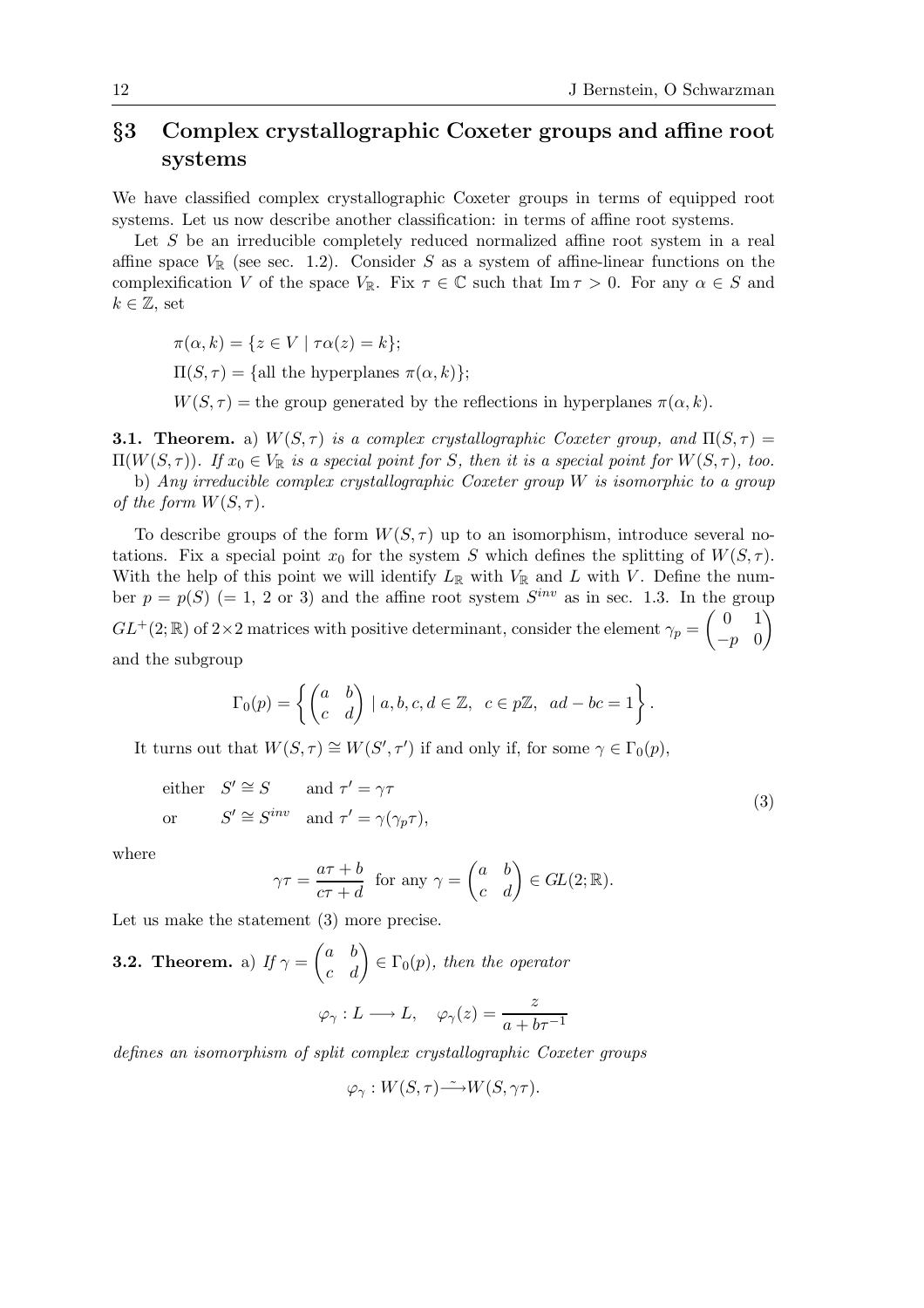*The operator*

$$
\varphi_{\gamma_p}:L\longrightarrow L,\qquad \varphi_{\gamma_p}(z)=\tau z
$$

*determines an isomorphism of split complex crystallographic Coxeter groups*

$$
\varphi_{\gamma_p}: W(S,\tau) \tilde{\longrightarrow} W(S^{inv},\gamma_p \tau).
$$

b) *Any isomorphism*  $\varphi : W(S_1, \tau_1) \longrightarrow W(S_2, \tau_2)$  *of split complex crystallographic Coxeter groups factorizes into the composition*

$$
W(S_1, \tau_1) \xrightarrow{\varphi'} W(S', \tau_2) \xrightarrow{\psi} W(S_2, \tau_2),
$$

*where*  $\psi$  *is an isomorphism induced by the isomorphism of affine root systems*  $\psi : S' \longrightarrow S_2$ *and, for some*  $\gamma \in \Gamma_0(p)$ *,* 

*either* 
$$
S' = S_1
$$
,  $\tau_2 = \gamma(\tau_1)$ ,  $\varphi' = \varphi_{\gamma}$   
\n*or*  $S' = S_1^{inv}$ ,  $\tau_2 = \gamma(\gamma_p(\tau_1))$ ,  $\varphi' = \varphi_{\gamma}\varphi_{\gamma_p}$ .

*Remark.* In sec. 4.2 we will assigne to any affine root system  $S$  the set of numbers  $(n_0, n_1, \ldots, n_\ell)$ . It is easy to verify that for systems S and S<sup>inv</sup> these sets coincide:

$$
S^{\text{inv}} \simeq S \text{ if } S \not\simeq S(B_{\ell}, 2) \text{ or } S(C_{\ell}, 2),
$$
  

$$
S^{\text{inv}}(B_{\ell}, 2) \simeq S(C_{\ell}, 2)
$$

and, for these systems,

$$
(n_0,\ldots,n_\ell)=(1,1,2,2,\ldots,2),
$$

see Appendix 1 to [8]; the numbers  $n_i$  for the systems  $S(B_\ell, 2)$  and  $S(C_\ell, 2)$  are the numbers assigned there to Dynkin diagrams of the systems  $C_{\ell} \simeq S(B_{\ell}, 2)^{\vee}$  and  $C_{\ell} \simeq S(C_{\ell}, 2)^{\vee}$ . Therefore, Theorem 3.2 implies that, for the group  $W = W(S, \tau)$ , the set  $\{n_0, \ldots, n_\ell\}$ depends only on W.

#### **3.3.1. Proof of Theorem 3.1**

Proof of 3.1a). Let  $x_0$  be a special point for S and  $R = \{ \alpha \in S \mid \alpha(x_0) = 0 \}$ . If we identify V with  $L = L(V)$  taking  $x_0$  for the origin 0, we see that R is a finite irreducible reduced root system.

Let us construct an equipped root system  $\mathfrak{a} = \mathfrak{a}(S, \tau) = \{R, \mathfrak{a}_{\alpha} \mid \alpha \in R\}$  such that  $\Pi(S, \tau) = \Pi(\mathfrak{a})$ . Due to sec. 2.3 S is of the form

$$
S(R, p) = \{ \alpha + p_{\alpha} l \mid \alpha \in R, l \in \mathbb{Z} \}, \text{ where } p = 1 \text{ or } p(R).
$$

Set

$$
\mathfrak{a}_{\alpha}=p_{\alpha}\mathbb{Z}+\tau^{-1}\mathbb{Z}.
$$

It is clear that  $\mathfrak{a} = \{(R, \mathfrak{a}_{\alpha}) \mid \alpha \in R\}$  is an equipped root system (such that  $p(\mathfrak{a}) = p(S)$ ). The hyperplanes from  $\Pi(S, \tau)$  are described by equations of the form

$$
\tau(\alpha(z) + p_{\alpha}l) = k, \quad \text{where} \quad l, k \in \mathbb{Z}
$$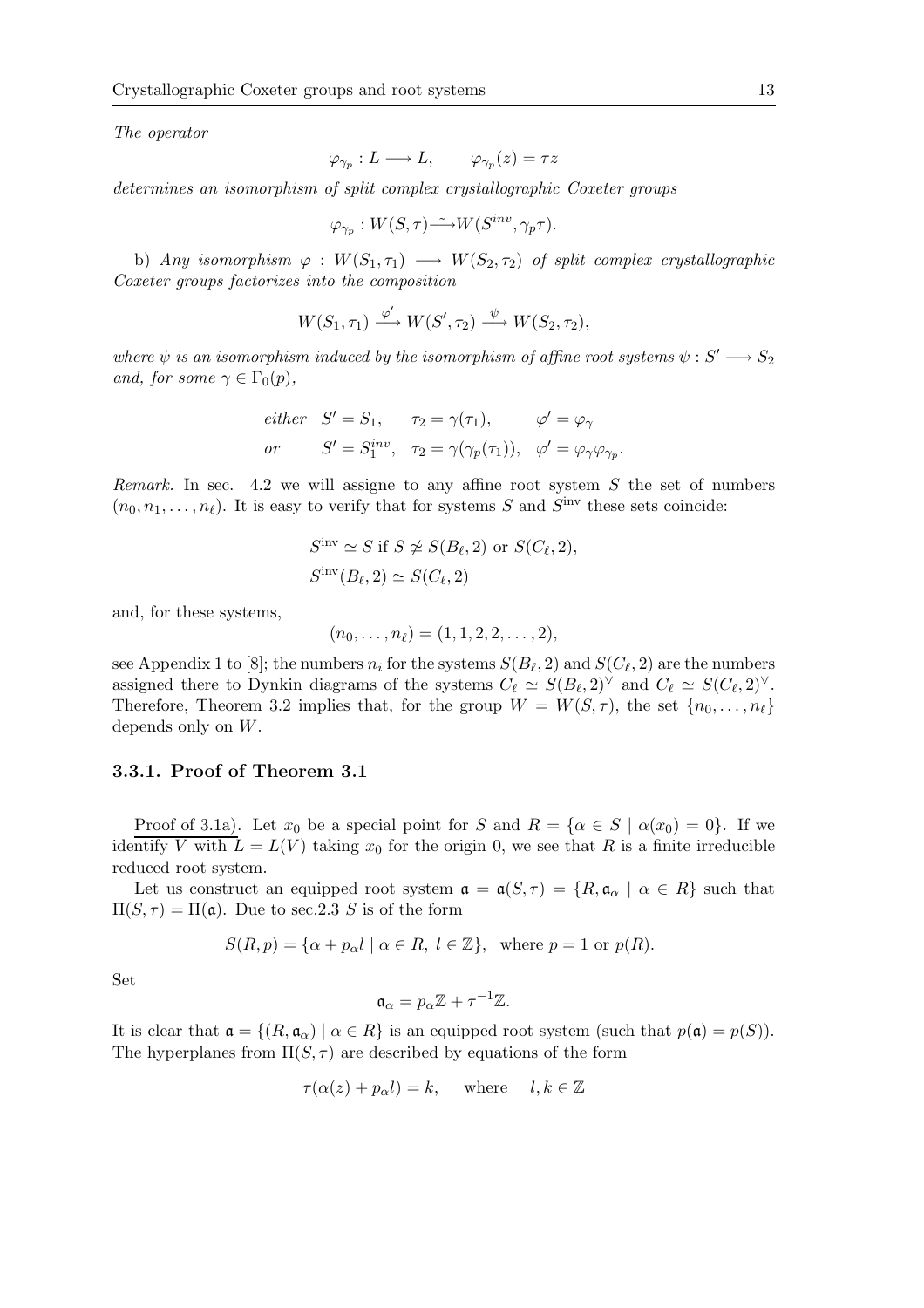or, equivalently, by equations

$$
\alpha(z) = -p_{\alpha}l + \tau^{-1}k.
$$

This means that  $\Pi(S, \tau) = \Pi(\mathfrak{a}).$ 

Heading a) follows now from Theorem 1.3a) and the equality  $\Pi(S, \tau) = \Pi(\mathfrak{a})$ .

Proof of 3.1b). Let W be an indecomposable complex crystallographic Coxeter group. Then by Theorem 1.3b),  $W \cong W(\mathfrak{a})$ . First, consider the case  $p(\mathfrak{a}) = 1$ , i.e., the case where all the lattices  $\mathfrak{a}_{\alpha}$  coincide. Let  $\{\lambda,\mu\}$  be a basis of  $\mathfrak{a}_{\alpha}$ . By multiplying  $\mathfrak{a}_{\alpha}$  by  $\lambda^{-1}$ (this replaces  $W(\mathfrak{a})$  by an isomorphic group) we may assume that  $\lambda = 1$ . Furthermore, by replacing, if necessary,  $\mu$  by  $-\mu$  we may assume that Im  $\mu > 0$ . Thus,

 $\mathfrak{a}_{\alpha} = \mathbb{Z} + \tau^{-1}\mathbb{Z}$ , where  $\tau = -\mu^{-1}$  and  $\tau$  belongs to upper half plane H.

Hence  $\mathfrak{a} = \mathfrak{a}(S, \tau)$ , where  $S = S(R, 1)$ .

If  $p = p(a) = 2, 3$ , then there are lattices of the two types:  $a_s$  and  $a_l$  such that  $p\mathfrak{a}_s \subset \mathfrak{a}_l \subset \mathfrak{a}_s$ , where the inclusions are strict.

Since p is prime, there is a basis  $(\lambda, \mu)$  of  $\mathfrak{a}_s$ , such that  $\{p\lambda, \mu\}$  is a basis of  $\mathfrak{a}_l$ . The same arguments as above enable us to assume that  $\mathfrak{a}_s = \mathbb{Z} + \tau^{-1}\mathbb{Z}$  and  $\mathfrak{a}_l = p\mathbb{Z} + \tau^{-1}\mathbb{Z}$ . Then  $\mathfrak{a} = \mathfrak{a}(S, \tau)$ , where  $S = S(R, p)$ .

Thus, we have shown that  $\Pi(\mathfrak{a})$  is isomorphic to  $\Pi(S,\tau)$  for suitable S and  $\tau$ , so that  $W \simeq W(\mathfrak{a}) \simeq W(S, \tau).$ 

#### **3.3.2. Proof of Theorem 3.2**

(i) Let  $S = S(R, p)$ . Then  $S<sup>inv</sup> = S(R<sup>inv</sup>, p)$ , where

$$
R^{\text{inv}} = \{ \alpha^{\text{inv}} \mid \alpha \in R \} \text{ for } \alpha^{\text{inv}} = p^{\text{inv}}_{\alpha} \alpha, \ \ p^{\text{inv}}_{\alpha} = \frac{p}{p_{\alpha}}
$$

(see sec. 2.3). At the proof of Theorem 3.1a) we constructed an equipped root system

$$
\mathfrak{a}(S,\tau)=\{(R,\mathfrak{a}_\alpha)\mid \mathfrak{a}_\alpha=p_\alpha\mathbb{Z}+\tau^{-1}\mathbb{Z}\}
$$

with the property

$$
\Pi(S,\tau) = \Pi(\mathfrak{a}(S,\tau)).
$$

Define the inverse equipped system

$$
\mathfrak{a}^{\text{inv}}(S,\tau) = \{ (R^{\text{inv}}, \mathfrak{a}_{\alpha}^{\text{inv}}) \mid \alpha \in R \quad \text{and} \quad \mathfrak{a}_{\alpha}^{\text{inv}} = p_{\alpha}^{\text{inv}} \mathfrak{a}_{\alpha} = p\mathbb{Z} + p_{\alpha}^{\text{inv}} \tau^{-1} \mathbb{Z} \};
$$

it has the same property. On the other hand, we have

$$
\mathfrak{a}(S^{\mathrm{inv}}, \gamma_p(\tau)) = \{ (R^{\mathrm{inv}}, \mathfrak{a}'_\alpha) \mid \alpha \in R \text{ and } \mathfrak{a}'_\alpha = p^{\mathrm{inv}}_\alpha \mathbb{Z} + \gamma_p(\tau)^{-1} \mathbb{Z} = p^{\mathrm{inv}}_\alpha \mathbb{Z} + p\tau \mathbb{Z} \}.
$$

(ii) Let  $S = S(R, p)$ . Then

$$
\mathfrak{a}(S,\tau) = \{ (R,\mathfrak{a}_{\alpha}) \mid \alpha \in R \text{ and } \mathfrak{a}_{\alpha} = p_{\alpha} \mathbb{Z} + \tau^{-1} \mathbb{Z} \}.
$$

Let us describe all the triples  $(\lambda, \tau, \tau')$ , where  $\lambda \in \mathbb{C}^*$  and  $\tau, \tau' \in H$ , such that

$$
(\mathrm{id}, \lambda) : \mathfrak{a}(S, \tau) \simeq \mathfrak{a}(S, \tau').
$$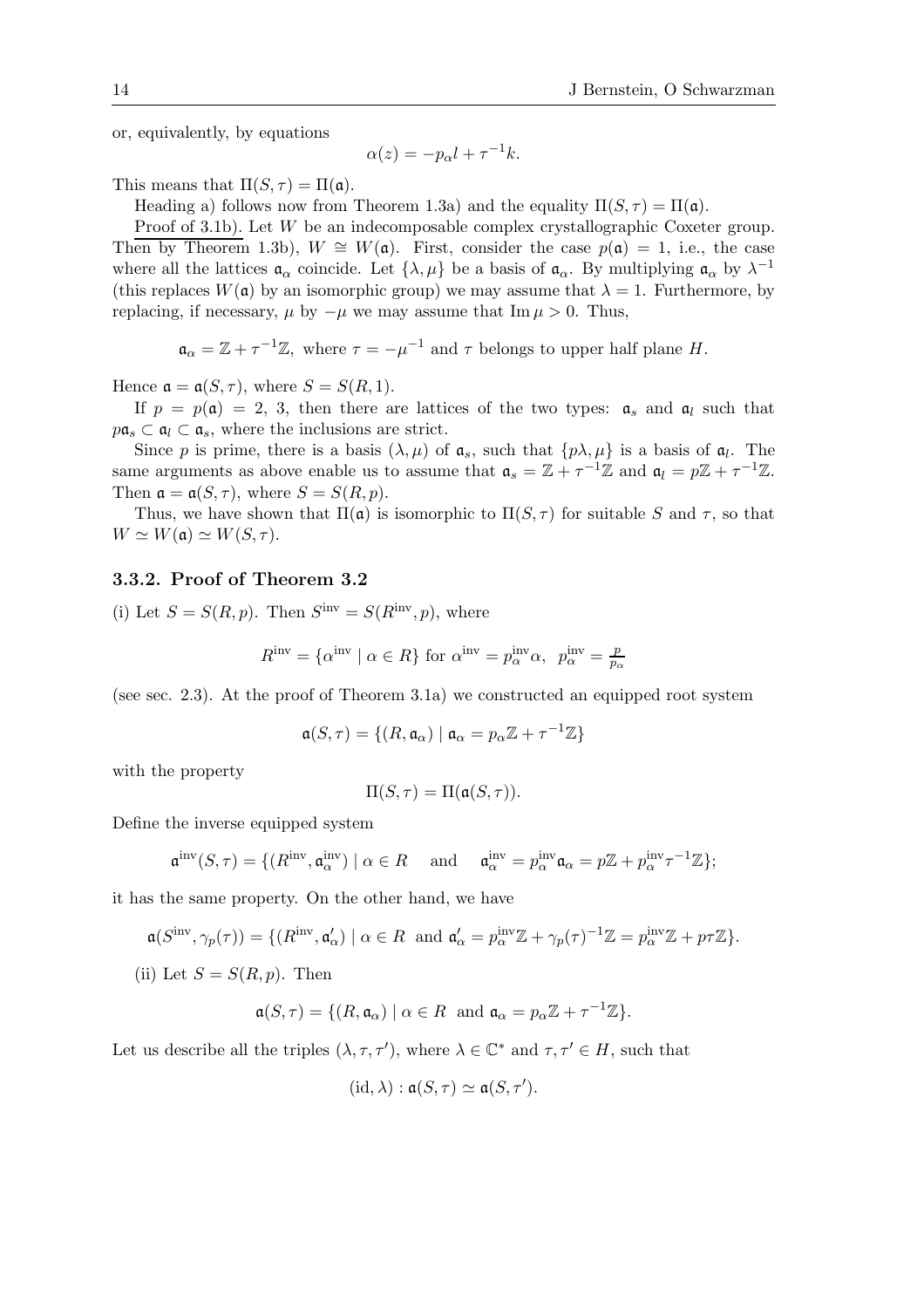i.e.,

$$
\lambda(p_{\alpha}\mathbb{Z} + \tau^{-1}\mathbb{Z}) = p_{\alpha}\mathbb{Z} + {\tau'}^{-1}\mathbb{Z} \quad \text{for any } \alpha.
$$
 (4)

Since the values of  $p_{\alpha}$  are 1 and p, the condition (4) is equivalent to the following conditions:

$$
\lambda = a + b\tau^{-1} \text{ and } \lambda(\tau')^{-1} = c + d\tau^{-1}, \quad \text{where} \quad a, b, c, d \in \mathbb{Z}, \ c \in p\mathbb{Z}, \ ad - bc = \pm 1.
$$

This implies that

$$
\tau' = \frac{a - b\tau^{-1}}{c + d\tau^{-1}} = \frac{a\tau + b}{c\tau + d} = \gamma(\tau) \text{ for } \gamma = \begin{pmatrix} a & b \\ c & d \end{pmatrix}.
$$

Since Im  $\tau > 0$  and Im  $\tau' > 0$ , we see that  $ad - bc = 1$ , and hence  $\gamma \in \Gamma_0(p)$ .

Conversely, to each pair  $(\gamma, \tau)$ , where  $\gamma = \begin{pmatrix} a & b \\ c & d \end{pmatrix} \in \Gamma_0(p)$  and  $\tau \in H$ , there corresponds the triple  $(\lambda, \tau, \tau')$ , where  $\lambda = a + b\tau^{-1}$  and  $\tau' = \gamma(\tau)$ .

(iii) It follows from (ii) that the multiplication by  $\lambda^{-1} = (a + b\tau^{-1})^{-1}$  determines an isomorphism  $\varphi_{\gamma}: W(S, \tau) \longrightarrow W(S, \gamma(\tau))$  for any  $\gamma \in \Gamma_0(p)$ . This and (i) imply Theorem 3.2a).

(iv) Let  $S_i = S(R_i, p_i)$  for  $i = 1, 2$  and let  $\varphi : W(S_1, \tau_1) \longrightarrow W(S_2, \tau_2)$  be an isomorphism. By Theorem 1.4  $\varphi$  is determined by either

(1) the similitude  $(\psi, \lambda)$  of  $\mathfrak{a}(S_1, \tau_1)$  with  $\mathfrak{a}(S_2, \tau_2)$ or by

(2) the similitude  $(\psi, \lambda)$  of  $\mathfrak{a}^{inv}(S_1, \tau_1)$  with  $\mathfrak{a}(S_2, \tau_2)$ .

In case (1),  $\psi$  defines the isomorphism  $\psi : R_1 \longrightarrow R_2$ , hence, the isomorphism  $\psi$ :  $S_1 \longrightarrow S_2$ , because

$$
p(S_1) = p(\mathfrak{a}(S_1, \tau_1)) = p(\mathfrak{a}(S_2, \tau_2)) = p(S_2).
$$

Having corrected  $\varphi$  with the help of this isomorphism, we may assume that  $S_1 = S_2$ ,  $\psi = id$  and  $\varphi$  is the multiplication by  $\lambda$ . Step (ii) implies that  $\varphi = \varphi_{\gamma}$  for some  $\gamma \in \Gamma_0(p)$ .

In case (2), consider the homomorphism  $\varphi' = \varphi_0(\varphi_{\gamma_p})^{-1}$  determined by the similitude of  $\mathfrak{a}(S_1^{\text{inv}}, \gamma_p(\tau_1))$  with  $\mathfrak{a}(S_2, \tau_2)$ . Hence,  $\varphi'$  is of the form  $\psi \circ \varphi_\gamma$  for some  $\gamma \in \Gamma_0(p)$ . Thus,  $\varphi = \psi \circ \varphi_{\gamma} \circ \varphi_{\gamma_n}.$ 

## *§***4 Appendix**

The results collected in this Appendix will be needed in the sequel to this paper, but are also of independent interest.

#### **4.1. Root systems and their dual**

Fix a quadratic function  $U \in Q \backslash \text{Aff}(V)$ . Clearly, U takes its extremal value (the maximal for  $\kappa(U) > 0$ , the minimal for  $\kappa(U) < 0$  at some uniquely defined point of V. Denote this point by  $x_U$  and call it the *center* of U. Set  $M_U = U(x_U)$ . By definition

$$
U(x) = -\kappa(U) \| x - x_U \|^2 + M_U.
$$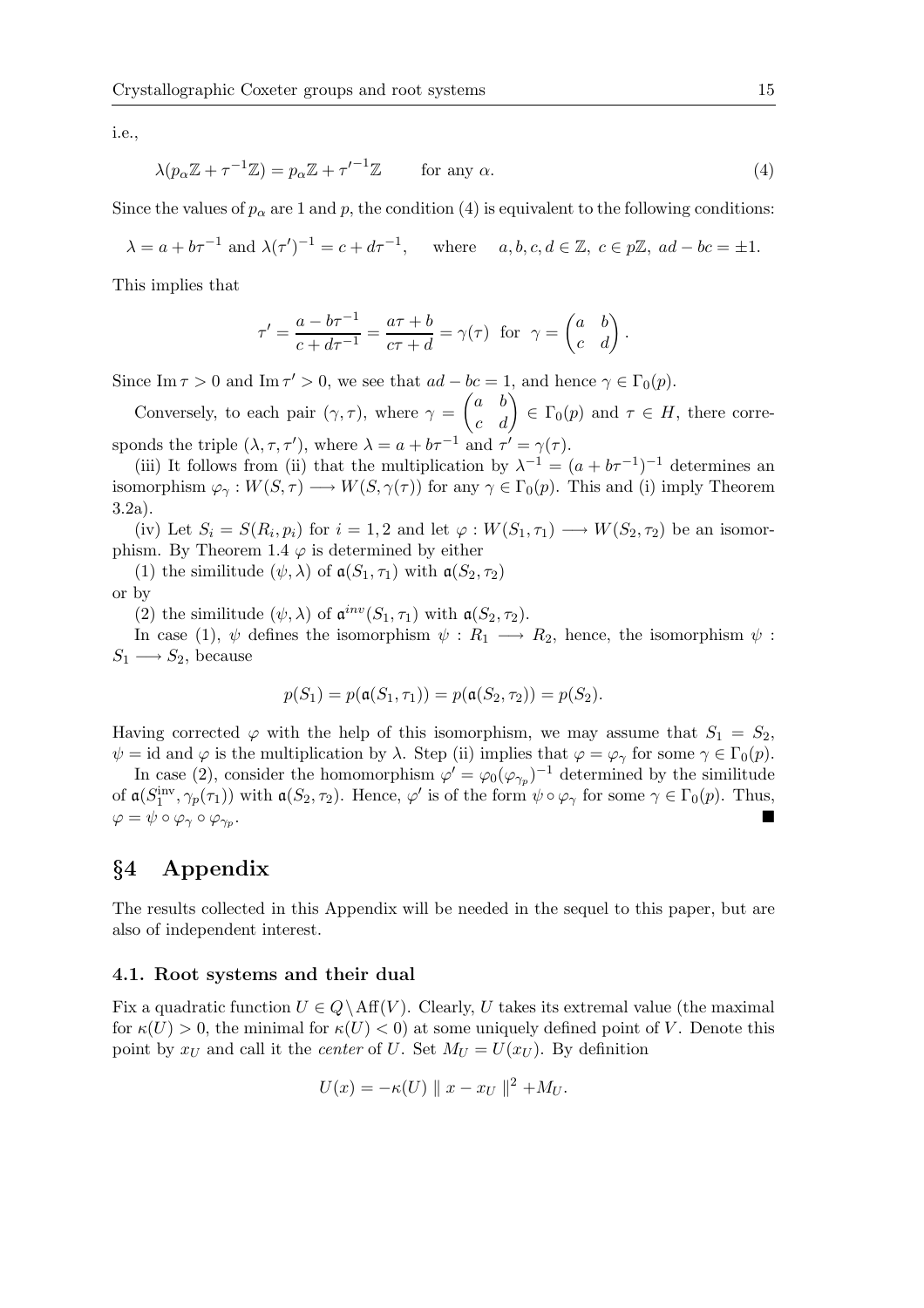Observe that  $x_U$  only depends on the image of U in  $\overline{Q}$ , so  $x_U$  is defined for any  $U \in \overline{Q} \setminus L^*$ . The map  $U \mapsto x_U$  defines an affine-linear isomorphism  $V^\vee \cong V$ . If we identify V with  $V^\vee$ with respect to this isomorphism, then, for any  $\alpha \in S$ , the function  $\alpha^{\vee}$  is defined by the formula

$$
\alpha^{\vee} = || h_{\alpha} ||^2 \alpha.
$$

Indeed,

$$
\alpha^{\vee}(x_U) = \alpha^{\vee}(U) = \frac{\|x - r_{\alpha}(x_U)\|^2 - \|x - x_U\|^2}{\alpha(x)} = \frac{\|x_U - r_{\alpha}(x_U)\|^2}{\alpha(x_U)} = \alpha(x_U) \|h_{\alpha}\|^2.
$$

**Example.** Let S be completely reduced. Then  $S = S(R, p)$ , and we may set

$$
B(S) = \alpha_0 = 1 - \varphi, \ \alpha_1, \ \ldots, \ \alpha_\ell,
$$

where  $\alpha_1,\ldots,\alpha_\ell$  is a base (system of simple roots) of R (see sec. 2.4). Since  $W_S = W_{S\vee}$ , we see that the roots  $\alpha_0^{\vee}, \alpha_1^{\vee}, \ldots, \alpha_{\ell}^{\vee}$  form a base of  $S^{\vee}$ . Since  $\alpha_i^{\vee} = ||h_{\alpha}||^2 \alpha_i$  and  $S^{\vee}$  is normalized, it follows that the canonical metric on  $V$  is defined by the condition

$$
\parallel h_{\alpha_0} \parallel = \parallel h_{\varphi} \parallel = 1.
$$

Equivalently,  $|| h_{\alpha} ||^{2} = \frac{1}{p}$  for any long root  $\alpha$ . The above formulas imply that

$$
S^{\vee}:=S(R,p)^{\vee}=S\left(\frac{1}{p}R^{\vee},\frac{p(R)}{p}\right)
$$

and the canonical metrics for S and  $S^{\vee}$  coincide (with respect to the described identification of V with  $V^{\vee}$ ).

#### **4.2. The fundamental weights**

Let S be a completely reduced root system. We call  $\lambda \in \overline{Q}$  a *weight* If  $\alpha^{\vee}(\lambda) \in \mathbb{Z}$  for any  $\alpha \in S$ ; let  $\Lambda$  be the group of all weights. Let  $\lambda$  be a weight such that  $\kappa(\lambda) > 0$ . Denote by  $U_{\lambda} \in Q$  the quadratic function representing the weight  $\lambda$  and normalized by the condition  $U_{\lambda}(x_{\lambda})=0.$ 

Fix a base  $B(S) = {\alpha_0, \alpha_1, \ldots, \alpha_\ell}$  of S. Then  $\Lambda$  is defined by the system of equations

$$
\Lambda = \{ \lambda \in \bar{Q} \mid \alpha_i^{\vee}(\lambda) \in \mathbb{Z} \text{ for } i = 0, 1, \dots, \ell \}.
$$

Indeed, this system of equations is invariant with respect to simple reflections, hence, with respect to  $W_S$ , and, since  $W_S(B(S)) = S$ , this system is equivalent to the initial system

$$
\Lambda = \{ \lambda \in \bar{Q} \mid \alpha^{\vee}(\lambda) \in \mathbb{Z} \text{ for any } \alpha \in S \}.
$$

Thus, the weights  $\lambda_0, \ldots, \lambda_\ell$  defined by the equations  $\alpha_i^{\vee}(\lambda_j) = \delta_{ij}$  form a base of  $\Lambda$ . These weights are called *fundamental*. Define the numbers  $n_i$ , where  $i = 0, 1, \ldots, \ell$ , from the condition

$$
\sum n_i \alpha_i^{\vee} = 1.
$$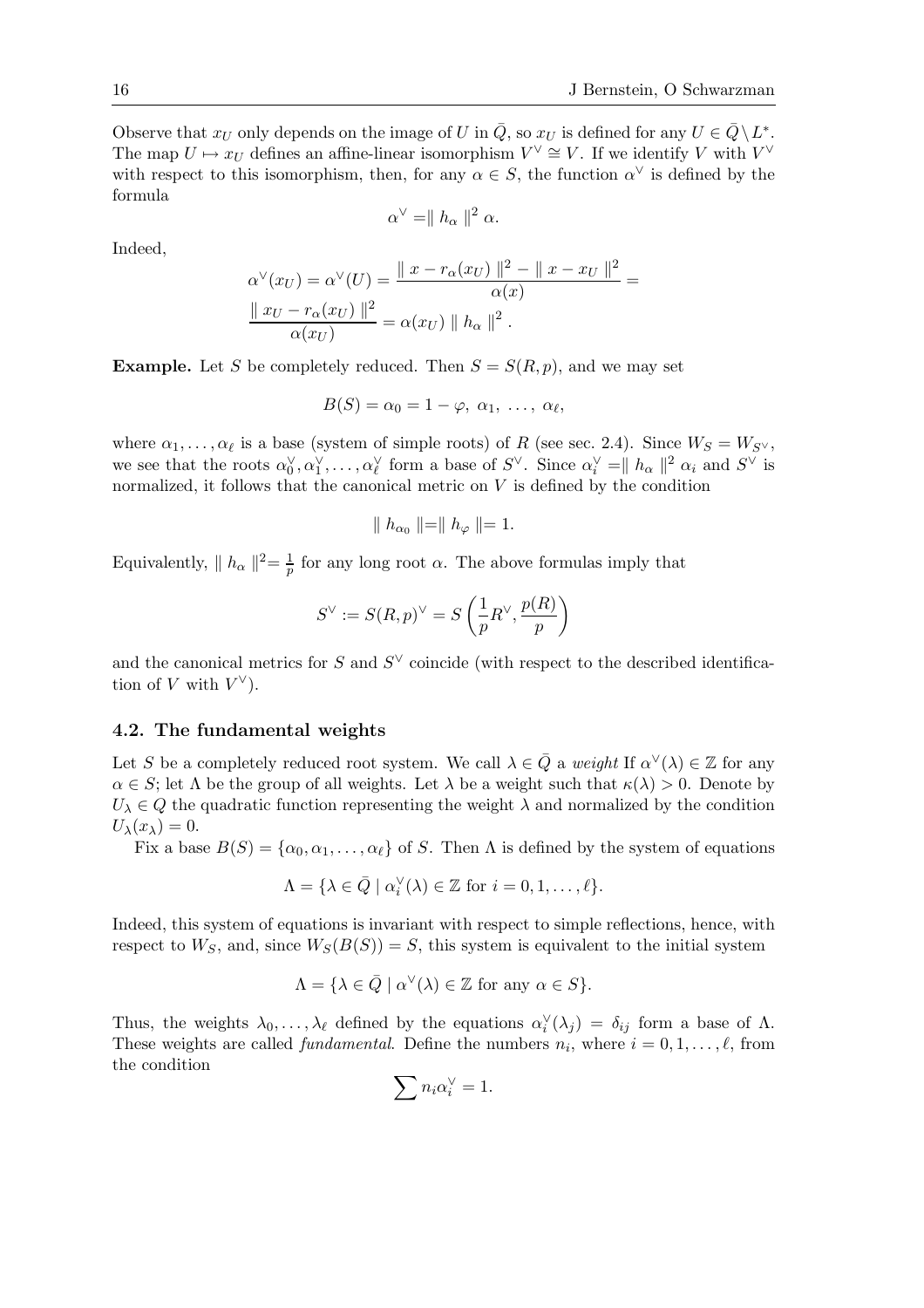Then sec. 3.2 implies that  $n_0 = 1$  and, for  $i > 0$ , the numbers  $n_i$  are determined from the decomposition

$$
\varphi^\vee=\sum n_i\alpha_i^\vee.
$$

In particular, all the  $n_i$  are positive integers. The equation  $\sum n_i \alpha_i^{\vee} = 1$  on  $V^{\vee}$  turns on  $Q$  into equality of two functionals:

$$
\sum n_i \alpha_i^{\vee} = \kappa.
$$

This fact gives another expression for the  $n<sub>i</sub>$ :

$$
n_i = \kappa(\lambda_i).
$$

Set

$$
\rho = \sum \lambda_i \tag{5}
$$

and

$$
g = \kappa(\rho) = \sum n_i. \tag{6}
$$

These numbers, by definition, coincide with Macdonald's parameters of  $S^{\vee}$ , see [8], except that Macdonald's definition of  $g$  depends on the metric. As a result, Macdonald's  $g$  differs from ours by the factor  $\frac{\alpha_0^{\vee}}{2}$  $\frac{\alpha_0}{\alpha_0}$ .

#### **4.3. Lattices and orbits in root systems**

In  $L^*$ , consider the lattice  $\Lambda_R$  of weights of the root system  $R$ :

$$
\Lambda_R = \{ \lambda \in L^* \mid \lambda(h_\alpha) \in \mathbb{Z} \text{ for any } \alpha \in R \}.
$$

Let us identify  $L^*$  with the subspace  $\text{Aff}(V)/\text{Const} \subset \overline{Q}$ , and thus consider  $\Lambda_R$  as a subgroup of  $\overline{Q}$ . Since  $\lambda(h_{\alpha}) = \alpha^{\vee}(\lambda)$  for  $\lambda \in L^*$ , it follows that  $\Lambda_R = L^* \cap \Lambda$ .

Let us prove that  $\Lambda = \mathbb{Z}\lambda_0 \oplus \Lambda_R$ . For this, to each weight  $\lambda$  we assign the functional  $\delta_{\lambda} \in L^*$  by the formula

$$
\delta_{\lambda} = \lambda - \kappa(\lambda)\lambda_0.
$$

Clearly,  $\delta_{\lambda}$  lies in the subspace  $L^* \subset \overline{Q}$  since  $\kappa(\delta_{\lambda}) = 0$ , and  $\delta_{\lambda}$  may be viewed as the differential at  $x_0$  of the quadratic function U corresponding to  $\lambda$ . Since  $\delta_{\lambda} \in \Lambda$ , it follows that  $\delta_{\lambda} \subset \Lambda_R$  yielding the decomposition desired:

$$
\lambda = \kappa(\lambda)\lambda_0 + \delta_\lambda.
$$

It is easy to verify that  $\delta_{\lambda_1}, \ldots, \delta_{\lambda_\ell} \in \Lambda_R$  are fundamental weights of R.

Further on, denote by 
$$
\Lambda^+
$$
 the group generated by  $\lambda_0, \ldots, \lambda_\ell$ . For any  $k > 0$ , set

$$
\Lambda_k = \{ \lambda \in \Lambda \mid \kappa(\lambda) = k \} = k\lambda_0 + \Lambda_R
$$

and

$$
\Lambda_k^+ := \Lambda_k \cap \Lambda^+ = \{ \lambda = k_i \lambda_i \in \Lambda_k \mid k_i \in \mathbb{Z}^+ \}.
$$

Clearly, the set  $\Lambda_k$  is  $W_S$ -invariant and the set  $\Lambda_k^+$  is finite.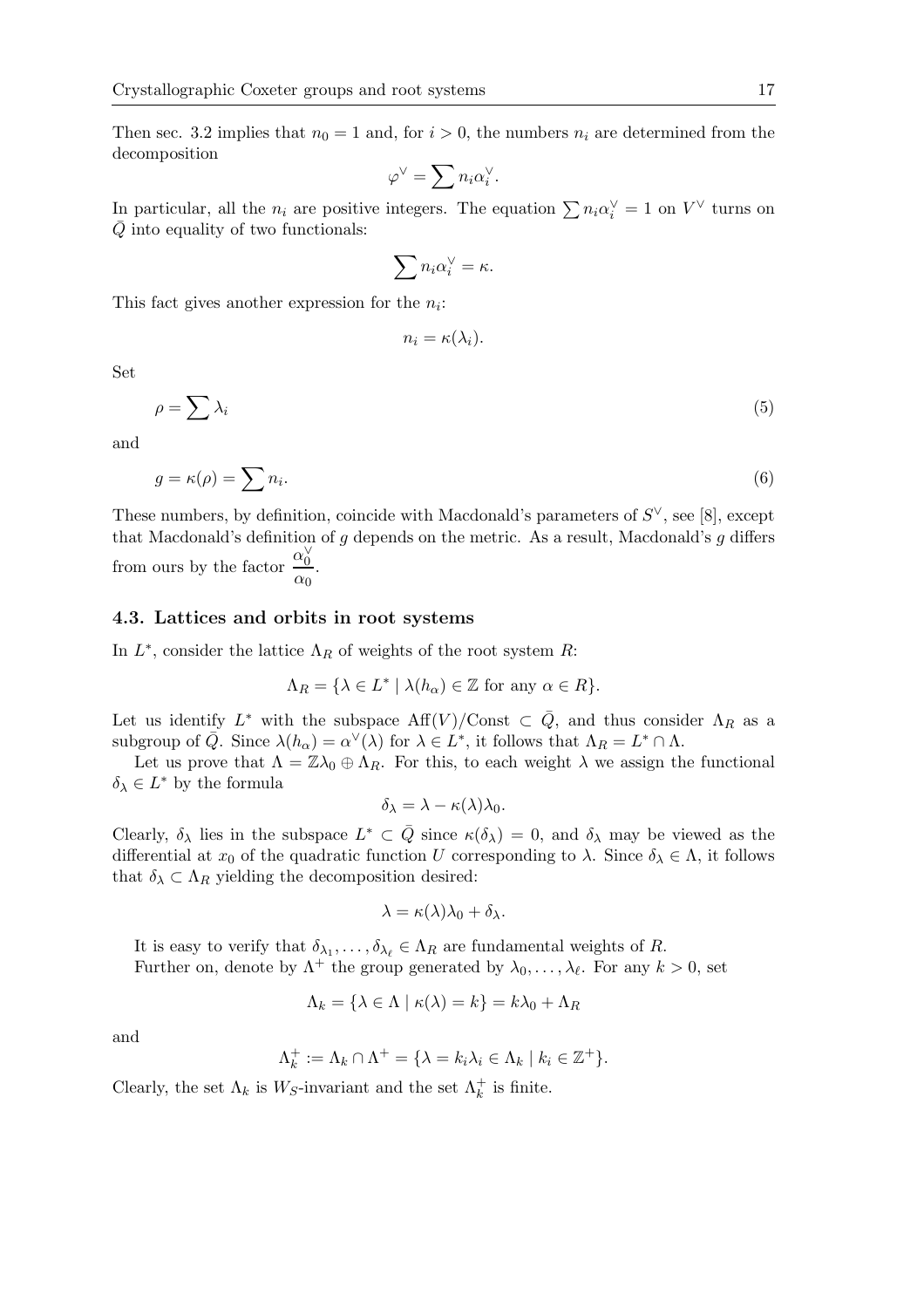**Lemma.** *Each*  $W_S$ -orbit in  $\Lambda_k$  has exactly one element of  $\Lambda_k^+$ .

**Proof.** It is easy to verify that, for any function  $U \in Q$  such that  $\kappa(U) > 0$ , the sign of  $\alpha^{\vee}(U)$  coincides with the sign of  $\alpha(x_U)$ . Hence if  $\lambda \in \Lambda_k^{\mathbb{A}}$ , then  $\lambda \in \Lambda_k^{\mathbb{A}}$  if and only if  $x_U \in \overline{C}$ . Since  $\lambda \in \Lambda_k$  is defined by its center  $x_\lambda$  and since  $\overline{C}$  is a fundamental domain for  $W<sub>S</sub>$  (see sec. 2.4), Lemma follows.

#### **4.4. The Freudenthal-de Vries formula. Corollaries**

Let R be an irreducible reduced root system, let p be equal to either 1 or  $p(R)$  and  $S = S(R, p)$  (see sec. 2.3). Let  $t_l$  and  $t_s$  be the number of long and short roots among simple roots  $\alpha_1, \ldots, \alpha_\ell$ ; hence,  $t_l + t_s = \ell$ . (Then the total number of long and short roots in R is equal to  $ht_l$  and  $ht_s$ , respectively, see [3], [12].) Set

$$
r(S) = \sum_{1 \le i \le \ell} p_{\alpha_i} = pt_l + t_s = \ell + (p-1)t_l.
$$

Define a quadratic form on L:

$$
U_R(x) = \sum_{\alpha \in R} \alpha^2(x).
$$

Set (compare with (5))

$$
\sigma = \frac{1}{2} \sum_{\alpha \in R^+} \alpha,
$$

where  $R^+$  is the set of positive roots in R (with respect to  $\alpha_1, \ldots, \alpha_\ell$ ).

**Claim.** *Let* h *be the Coxeter number of* R*. We have*

$$
U_{\rho} = \frac{\ell}{4r(S)}U_R - \sigma + \frac{1}{24}(h+1)r(S).
$$

**Proof.** Set

$$
S^{0} = \{ \alpha \in S \mid 0 \leq \alpha(C) \leq p_{\tilde{\alpha}} \}.
$$

(recall that  $\tilde{\alpha} = d\alpha$  It is clear that if  $\alpha \in S^0$ , then  $p_{\tilde{\alpha}} - \alpha \in S^0$  and  $\alpha + mp_{\tilde{\alpha}} \notin S^0$  for  $m \neq 0$ . On V, consider the quadratic function

$$
U^{0}(x) = \frac{1}{4} \sum_{\alpha \in S^{0}} \frac{(\alpha(x))^{2}}{p_{\tilde{\alpha}}}.
$$

It is easy to verify that

$$
r_i U^0 = U^0 + \alpha_i \text{ for } i = 0, 1, \dots, \ell.
$$

In other words,  $U^0 = U_\rho + c$ , where c is a constant. Clearly,  $S^0 = {\alpha, p_\alpha - \alpha \mid \alpha \in R^+}.$ Hence,

$$
U^{0} = \frac{1}{2} \sum_{\alpha \in R^{+}} \frac{\alpha^{2}}{p_{\alpha}} - \sigma + c = U_{\rho} + c,
$$

where c is a constant. For any quadratic form  $Q$  on  $L$ , set

$$
\text{tr } Q = \sum Q(l_i),
$$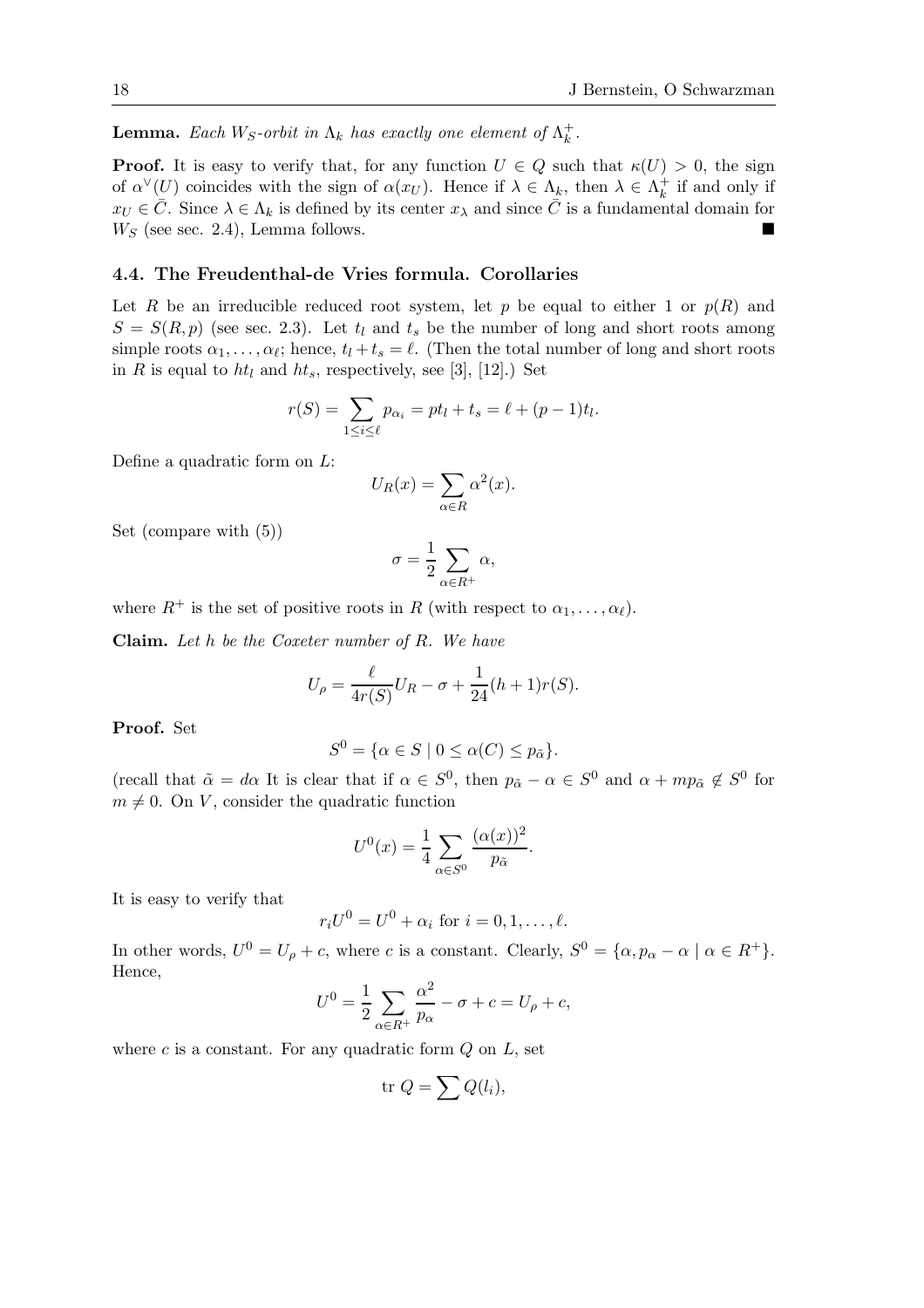where  $\{l_1,\ldots,l_\ell\}$  is a basis in L orthonormal with respect to the canonical metric  $\tilde{U}^0$  (see 2.5). Clearly,

$$
\operatorname{tr} \alpha^2 = \frac{4}{\|h_\alpha\|^2} = \begin{cases} 4p & \text{if } \alpha \text{ is a long root,} \\ \frac{4p}{p(R)} & \text{if } \alpha \text{ is a short root.} \end{cases}
$$

Since the forms  $\tilde{U}^0$ ,  $U_R$  and  $\tilde{U}_{\rho}$  are  $W(R)$ -invariant, they are proportional. We have

$$
tr\tilde{U}^{0} = \ell,
$$
  
\n
$$
trU_{R} = 4h\left(t_{l} + \frac{t_{s}}{p(R)}\right);
$$
  
\n
$$
tr\tilde{U}_{\rho} = h\left(t_{l} + \frac{pt_{s}}{p(R)}\right).
$$

This implies that

$$
g = \frac{\tilde{U}_{\rho}}{\tilde{U}^0} = \frac{h}{\ell} \left( t_l + \frac{p}{p(R)t_s} \right),
$$

$$
\frac{\tilde{U}_{\rho}}{U_R} = \frac{\frac{1}{4p} \left( t_l + \frac{p}{p(R)} t_s \right)}{t_l + \frac{t_s}{p(R)}} = \frac{\ell}{4r(S)}.
$$

Thus,

$$
U_{\rho} = \frac{\ell}{4r(S)}U_R - \sigma + c,
$$

where  $c$  is a constant. It only remains to show that

$$
U_{\rho}(0) = \frac{h+1}{24}r(S).
$$
 (7)

Let U be a positive definite form on L and  $r \in L$ . Set

$$
U_r(x) = U(x - r).
$$

It is easy to verify that

$$
U_r(x) = \frac{1}{4}\hat{U}(dU_r(x)),
$$

where  $\hat{U}$  is the quadratic form on  $L^*$  dual to U and  $dU_r(x)$  is the differential of  $U_r$  at x.

Applying this fact in our case, we see that

$$
U_{\rho}(0) = \frac{r(S)}{\ell} \Phi_R(\sigma),
$$

where  $\Phi_R$  is the form on  $L^*$  dual to  $U_R$ . Due to the Freudenthal–de Vries formula (see [8]) we have

$$
\Phi_R(\sigma) = \frac{1}{24}(h+1)\ell
$$

implying (7).